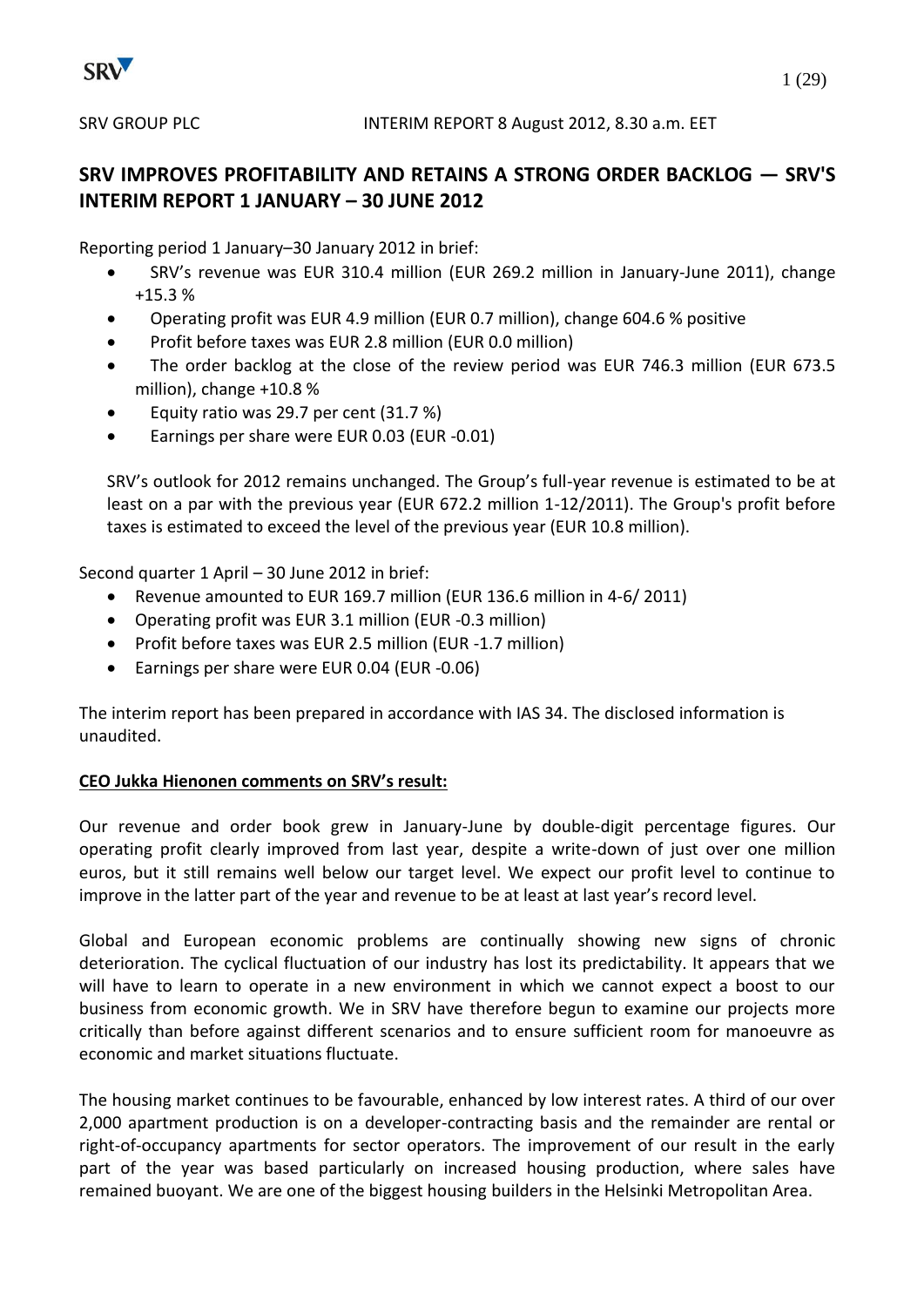

On the business premises side, we are proceeding cautiously. We have no substantial developercontracting business premises projects under way in addition to the future head office property. We will take controlled risks, however, particularly in logistics properties, where committed capital is low and our feel for the market is more concrete. In contracts, competition has become unhealthy in places. Due to our flexible structure, however, we can voluntarily refrain from participating in unprofitable contracts.

In international business our focus is on Russia, where we are proceeding according to plan in the Pearl Plaza shopping centre project both in terms of construction and commercialisation. The shopping centre jointly owned with a Chinese partner, will be completed next year and more than half of the area has already been rented.

This decade, our operations will be marked by substantial area projects, such as the Kalasatama Centre and the Keilaniemi towers. In these, the construction and commercialisation schedules have been planned to be flexible so that we can phase the projects according to the market situation. As we improve our cost efficiency, we will simultaneously shift our production focus to developercontracting projects in order to improve the profitability of projects.

#### **Overall review**

The trends in SRV's revenue and order backlog remained favourable in the review period. The order backlog grew by 10.8 per cent and came to EUR 746.3 million (EUR 673.5 million on 30 June 2011). Due to growth in revenue from both domestic and international operations, the Group's revenue grew by 15.3 per cent to EUR 310.4 million (EUR 269.2 million 1-6/2011).

The Group's operating profit was EUR 4.9 million (EUR 0.7 million in 1-6 2011). Positive development in domestic business had a positive impact on operating profit. Operating profit was taxed by EUR 1.1 million non-recurring depreciation recorded in January in International Business as a result of a fire that destroyed a warehouse building. The Group's profit before taxes was EUR 2.8 million (EUR 0.0 million 1-6/2011). Financial expenses grew from the reference period. Financial items in the reference period were affected by gains from interest rate swaps, exchange rate gains and affiliate-derived financial income.

Revenue from Operations in Finland was EUR 271.4 million (EUR 255.1 million 1-6/2011) and operating profit was EUR 11.3 million (EUR 7.7 million). Domestic order backlog grew to EUR 661.7 million (EUR 564.8 million on 30 June 2011).

Although revenue from domestic commercial construction fell, profitability improved. Profitability in this sector was impacted by the order backlog consisting mostly of low-margin projects. To improve profitability, SRV aims to move its focus to own project development. The order backlog for commercial construction grew to EUR 325.4 million (EUR 233.3 million on 30 June 2011).

Revenue for domestic housing construction grew and profitability improved. Sales volumes in developer-contracted housing production rose considerably in the second quarter (154 units in 4- 6/2012) from the first quarter (98 units in 1-3/2012). SRV has increased both its rental and owneroccupied housing production, making the company a major housing constructor in its operating areas. SRV's ongoing housing construction amounted to 2,060 housing units (2,243 on 30 June 2011). 82 per cent of housing units under construction have been sold, and 71 per cent of production consists of rental and right-of-occupancy units. SRV has 596 developer-contracted housing units under construction. Based on advance marketing, the decision has been made to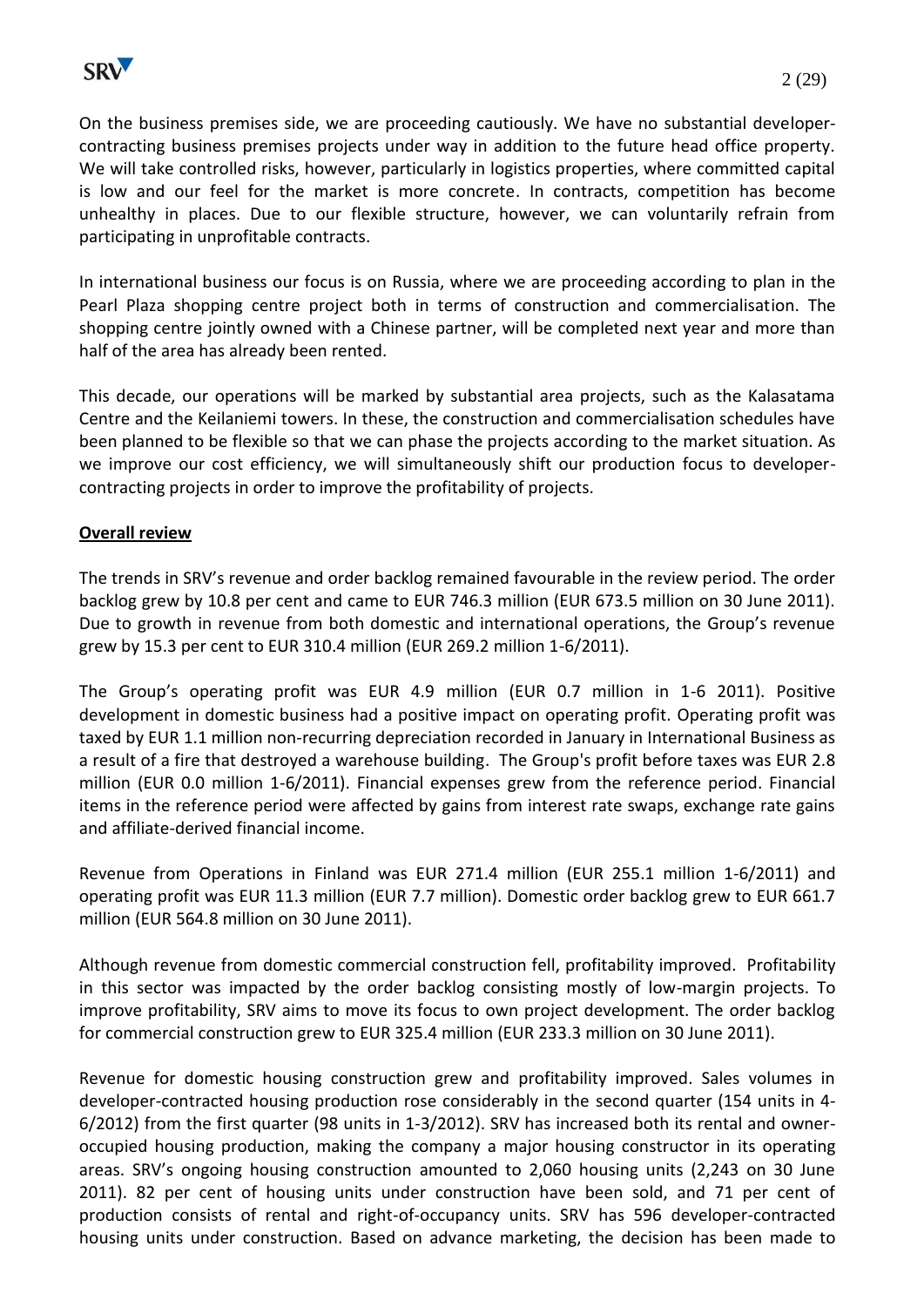

initiate the construction of 203 additional housing units. The order backlog for housing construction came to EUR 336.4 million (EUR 331.5 million).

Revenue from International Operations grew to EUR 39.0 million (EUR 13.7 million). Construction of the Pearl Plaza shopping centre, owned 50% by SRV, generated most of the revenue. Due to the project development nature of this business, its result remained in the red. SRV aims to tap into the market potential in Russia through developer-contracted property development projects financed with the support of the Russia Invest investment company and the investment potential of the VTB and Ashmore property funds.

Group's second-quarter revenue amounted to EUR 169.7 million (EUR 136.6 million) and operating profit EUR 3.1 million (EUR -0.3 million). The growth of revenue and operating profit was affected especially by completion of domestic housing production projects.

SRV's own project development operations pave the way to increasing operating volume in Finland. These projects require long-term development work and are carried out over the course of several years. Many of SRV's projects are so-called landmark projects – innovative new solutions for the needs of sustainable regional construction. Such projects include, for example, the Keilaniemi Towers housing project, the development project for the vicinity of the Niittykumpu metro station in Espoo, and the Kalasatama development project in Helsinki, whose implementation agreement was signed in August 2011.

| <b>Group key figures</b>                                                            | $1 - 6/$ | $1 - 6/$ | change,     | change, | $4 - 6/$ | $4 - 6/$ | $1 - 12/$ |
|-------------------------------------------------------------------------------------|----------|----------|-------------|---------|----------|----------|-----------|
| (EUR million)                                                                       | 2012     | 2011     | <b>MEUR</b> | %       | 2012     | 2011     | 2011      |
| Revenue                                                                             | 310.4    | 269.2    | 41.3        | 15.3    | 169.7    | 136.6    | 672.2     |
| Operating profit                                                                    | 4.9      | 0.7      | 4.2         | 604.6   | 3.1      | $-0.3$   | 14.1      |
| Financial income and expenses,                                                      |          |          |             |         |          |          |           |
| total                                                                               | $-2.1$   | $-0.7$   | $-1.4$      |         | $-0.6$   | $-1.4$   | $-3.3$    |
| Profit before taxes                                                                 | 2.8      | 0.0      | 2.8         |         | 2.5      | $-1.7$   | 10.8      |
| Order backlog                                                                       | 746.3    | 673.5    | 72.8        | 10.8    |          |          | 810.8     |
| New agreements                                                                      | 208.1    | 310.9    | $-102.8$    | $-33.1$ | 142.5    | 90.6     | 811.6     |
| Operating profit, %                                                                 | 1.6      | 0.3      |             |         | 1.8      | $-0.2$   | 2.1       |
| Net profit, %                                                                       | 0.4      | $-0.4$   |             |         | 0.9      | $-1.6$   | 0.8       |
| Equity ratio, %                                                                     | 29.7     | 31.7     |             |         |          |          | 31.0      |
| Net interest bearing debt                                                           | 288.0    | 263.5    |             |         |          |          | 271.8     |
| Gearing, %                                                                          | 172.3    | 162.2    |             |         |          |          | 160.2     |
| Return on investment, $\%$ <sup>1)</sup>                                            | 2.7      | 1.4      |             |         |          |          | 4.5       |
| Return on equity, $\%$ <sup>1)</sup>                                                | 1.3      | $-1.3$   |             |         |          |          | 3.3       |
| Earnings per share, EUR                                                             | 0.03     | $-0.01$  |             |         | 0.04     | $-0.06$  | 0.17      |
| Equity per share, EUR                                                               | 4.61     | 4.51     |             |         |          |          | 4.68      |
| Weighted average number of                                                          |          |          |             |         |          |          |           |
| shares outstanding                                                                  | 35.5     | 34.5     |             | 2.8     |          |          | 35.0      |
| 1) In calculationg the key ratio only the profit for the period has been annualised |          |          |             |         |          |          |           |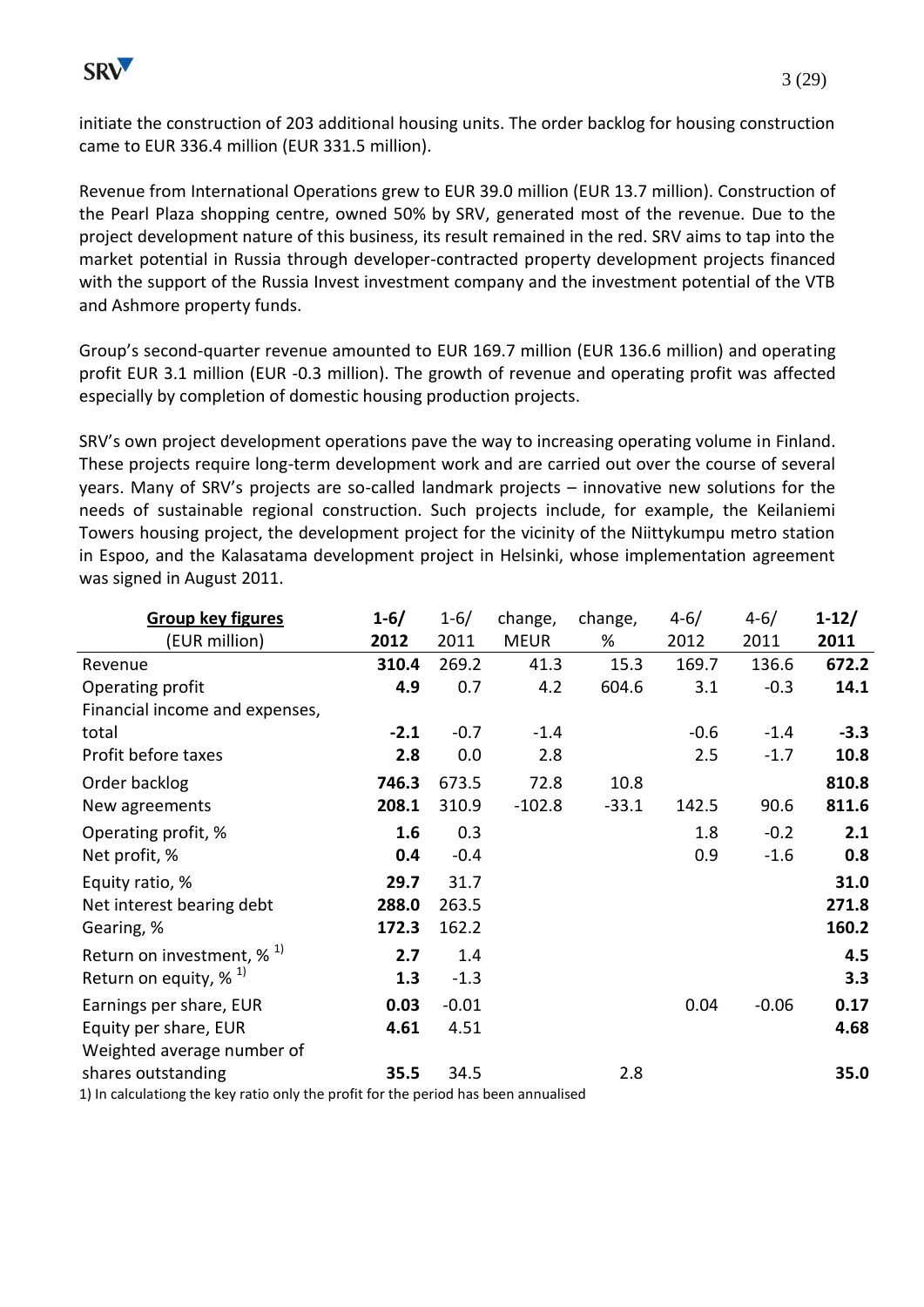

# **Key figures for the Segments**

| Revenue                  | $1 - 6/$   | $1 - 6/$ | change,      | change,      | $4 - 6/$     | $4 - 6/$  | $1 - 12/$ |
|--------------------------|------------|----------|--------------|--------------|--------------|-----------|-----------|
| (EUR million)            | 2012       | 2011     | <b>MEUR</b>  | %            | 2012         | 2011      | 2011      |
| Domestic operations      | 271.4      | 255.1    | 16.3         | 6.4          | 150.8        | 131.2     | 632.3     |
| International operations | 39.0       | 13.7     | 25.3         | 185.3        | 18.9         | 5.3       | 39.0      |
| <b>Other Operations</b>  | 7.4        | 6.3      | 1.1          | 17.0         | 3.7          | 3.1       | 12.7      |
| Eliminations             | $-7.4$     | $-5.9$   | $-1.5$       |              | $-3.7$       | $-2.9$    | $-11.8$   |
| Group, total             | 310.4      | 269.2    | 41.3         | 15.3         | 169.7        | 136.6     | 672.2     |
|                          |            |          |              |              |              |           |           |
| <b>Operating profit</b>  | $1 - 6/$   | $1 - 6/$ | change,      | change,      | $4 - 6/$     | $4 - 6/$  | $1 - 12/$ |
| (EUR million)            | 2012       | 2011     | <b>MEUR</b>  | %            | 2012         | 2011      | 2011      |
| Domestic operations      | 11.3       | 7.7      | 3.6          | 47.1         | 5.8          | 3.3       | 27.9      |
| International operations | $-4.5$     | $-4.3$   | $-0.2$       |              | $-1.9$       | $-1.9$    | $-8.3$    |
| <b>Other Operations</b>  | $-1.9$     | $-2.7$   | 0.8          |              | $-0.9$       | $-1.7$    | $-5.5$    |
| Eliminations             | 0.0        | 0.0      | 0.0          |              | 0.0          | 0.0       | 0.0       |
| Group, total             | 4.9        | 0.7      | 4.2          | 604.6        | 3.1          | $-0.3$    | 14.1      |
| <b>Operating profit</b>  |            |          |              |              |              |           |           |
| (%)                      | $1-6/2012$ |          | $1 - 6/2011$ | $4 - 6/2012$ | $4 - 6/2011$ | 1-12/2011 |           |
| Domestic operations      |            | 4.1      | 3.0          | 3.9          | 2.5          |           | 4.4       |
| International operations | $-11.5$    |          | $-31.4$      | $-9.9$       | $-36.2$      |           | $-21.3$   |
| Group, total             |            | 1.6      | 0.3          | 1.8          | $-0.2$       |           | 2.1       |
| <b>Order backlog</b>     |            |          |              | change,      | change       |           |           |
| (EUR million)            | 30.6.12    |          | 30.6.11      | <b>MEUR</b>  | %            | 31.12.11  |           |
| Domestic operations      | 661.7      |          | 564.8        | 97.0         | 17.2         |           | 711.2     |
| International operations |            | 84.5     | 108.7        | $-24.2$      | $-22.2$      |           | 99.6      |
| Group, total             | 746.3      |          | 673.5        | 72.8         | 10.8         |           | 810.8     |
| - sold order backlog     |            | 551      | 530          | 21           | 3.9          |           | 596       |
| - unsold order backlog   |            | 195      | 143          | 52           | 36.2         |           | 215       |
|                          |            |          |              |              |              |           |           |

#### **Earnings trends of the Segments**

| <b>Domestic operations</b> | $1 - 6/$ | $1 - 6/$ | change,     | change, | $4 - 6/$ | $4 - 6/$ | $1 - 12/$ |
|----------------------------|----------|----------|-------------|---------|----------|----------|-----------|
| (EUR million)              | 2012     | 2011     | <b>MEUR</b> | %       | 2012     | 2011     | 2011      |
| Revenue                    | 271.4    | 255.1    | 16.3        | 6.4     | 150.8    | 131.2    | 632.3     |
| - business construction    | 142.9    | 161.6    | $-18.8$     | $-11.6$ | 80.9     | 86.4     | 379.6     |
| - housing construction     | 128.6    | 93.5     | 35.0        | 37.5    | 69.9     | 44.8     | 252.8     |
| Operating profit           | 11.3     | 7.7      | 3.6         | 47.1    | 5.8      | 3.3      | 27.9      |
| Operating profit, %        | 4.1      | 3.0      |             |         | 3.9      | 2.5      | 4.4       |
| Order backlog              | 661.7    | 564.8    | 97.0        | 17.2    |          |          | 711.2     |
| - business construction    | 325.4    | 233.3    | 92.1        | 39.5    |          |          | 362.2     |
| - housing construction     | 336.4    | 331.5    | 4.9         | 1.5     |          |          | 349.0     |

The Operations in Finland business area consists of SRV's construction projects and property development in Finland. Operations in Finland are divided into housing construction and commercial construction, which comprises retail, office, logistics, earthworks and rock construction operations.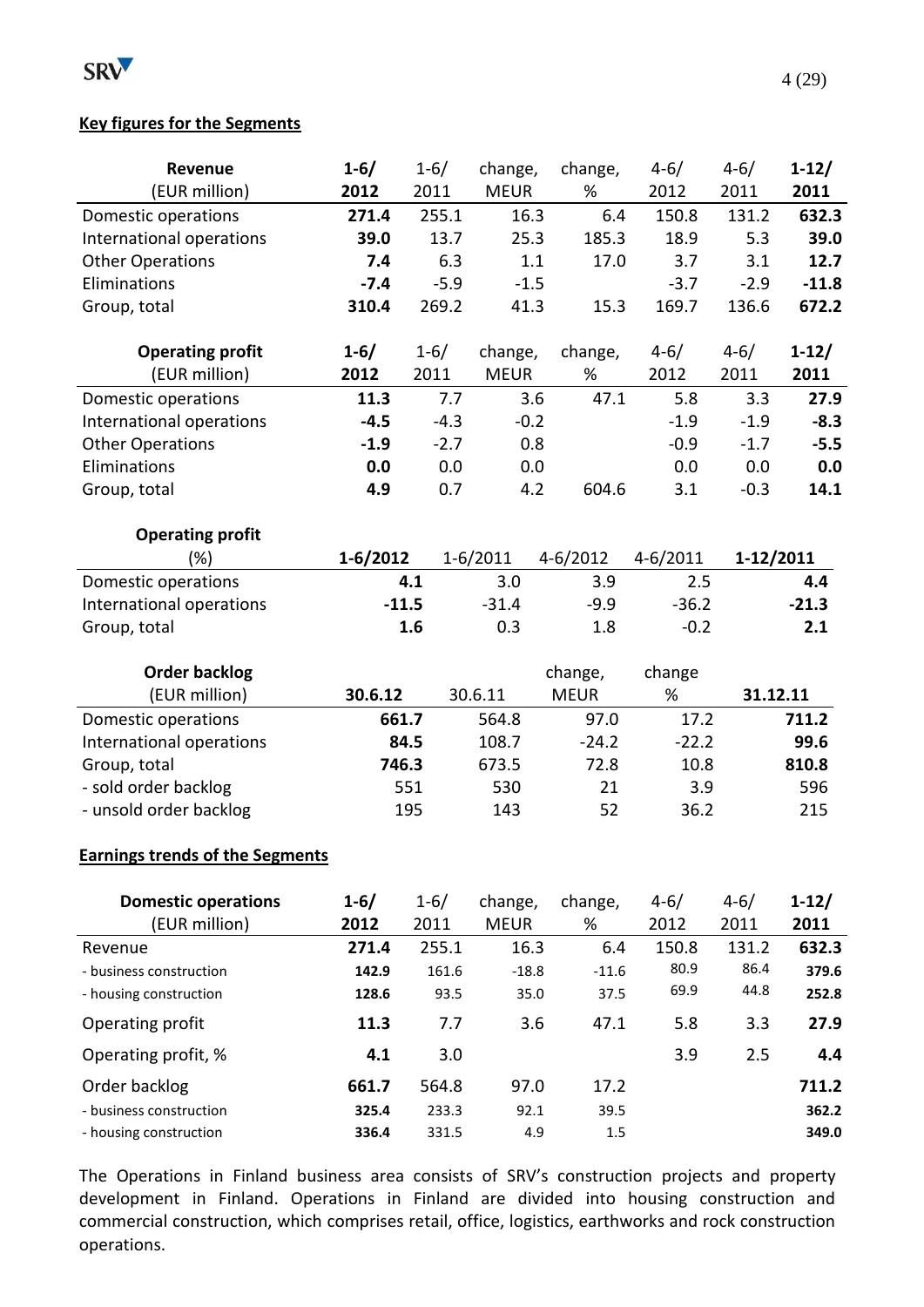

Revenue for Operations in Finland amounted to EUR 271.4 million (EUR 255.1 million 1-6/2011), and it accounted for 87 per cent of the Group's revenue (95 per cent). Operating profit was EUR 11.3 million (EUR 7.7 million), generating an operating profit margin of 4.1 per cent (3.0 %). Operating profit in the reference period was affected by the weaker profitability of commercial construction caused by the high proportion of contracting projects in the order backlog, as well as lower profit margins and higher construction costs. Order backlog grew to EUR 661.7 million (EUR 564.8 million on 30 June 2011).

Second-quarter revenue amounted to EUR 150.8 million (EUR 131.2 million 4-6/2011) and operating profit was EUR 5.8 million (EUR 3.3 million). Growth of revenue and operating profit could be primarily attributed to the recognition of completed and delivered housing projects. Housing sales saw positive development in the second quarter with a total of 235 units (143) sold to consumers and investors.

## **Commercial construction**

Revenue for commercial construction was EUR 142.9 million (EUR 161.6 million in 1-6/ 2011). The order backlog was EUR 325.4 million (EUR 233.3 million on 30 June 2011). Competition for new contracts remained tight.

During the review period, SRV completed the Kaisa Building for the University of Helsinki Property Services under a project management contract. The building will house the University's City Centre Campus Library. In Vantaa, the renovation of the city hall was completed, together with the Pessi day care centre. Other projects completed during the review period included a new building for the Jyväskylä Hospital School, commissioned by Jyväskylän Tilapalvelut Oy, the basic renovation of the Viikki laboratory building commissioned by the University of Helsinki, the new Paavola Bridge in Lohja, and the VW-Center in Turku. Of SRV's commercial development projects, the STC Tuupakka logistics centre constructed for the Tapiola General Mutual Insurance Company, the S-market grocery store in Juvankartano, Espoo, owned by Pohjola Insurance Ltd, and storage facilities for the Finnish National Opera in Nurmijärvi were completed.

During the review period, new contracts worth EUR 62.0 million were signed with external clients. SRV concluded a contract with Kesko to renovate the Ruoholahti shopping centre in Helsinki, and to renovate and expand the Merituuli shopping centre in Espoo. Contracts signed with Sponda covered the expansion of the renovation project of the Kaivokatu tunnel in central Helsinki. SRV renovates a parish hall in Oulu City centre, a health centre in Laukaa, and expands the parking garage at the Jorvi Hospital in Espoo. In addition, SRV will build business premises for Autofenno Oy in Turku.

Infrastructure construction of the Kalasatama centre moved ahead as planned, and the construction plans and schedules of the project were fine-tuned. In Perkkaa, Espoo, SRV is implementing a developer-contracted project for business premises that will be completed in 2012–2013, consisting of three office buildings with a total floor area of 20,000 m2. The head offices of Siemens Osakeyhtiö and SRV will be constructed at this site. The first phase of the project will be completed in August 2012, and sales work is under way with the objective of selling the property to investors during 2012.

#### **Housing construction**

Revenue for housing construction was EUR 128.6 million (EUR 93.5 million in 1-6/ 2011). The order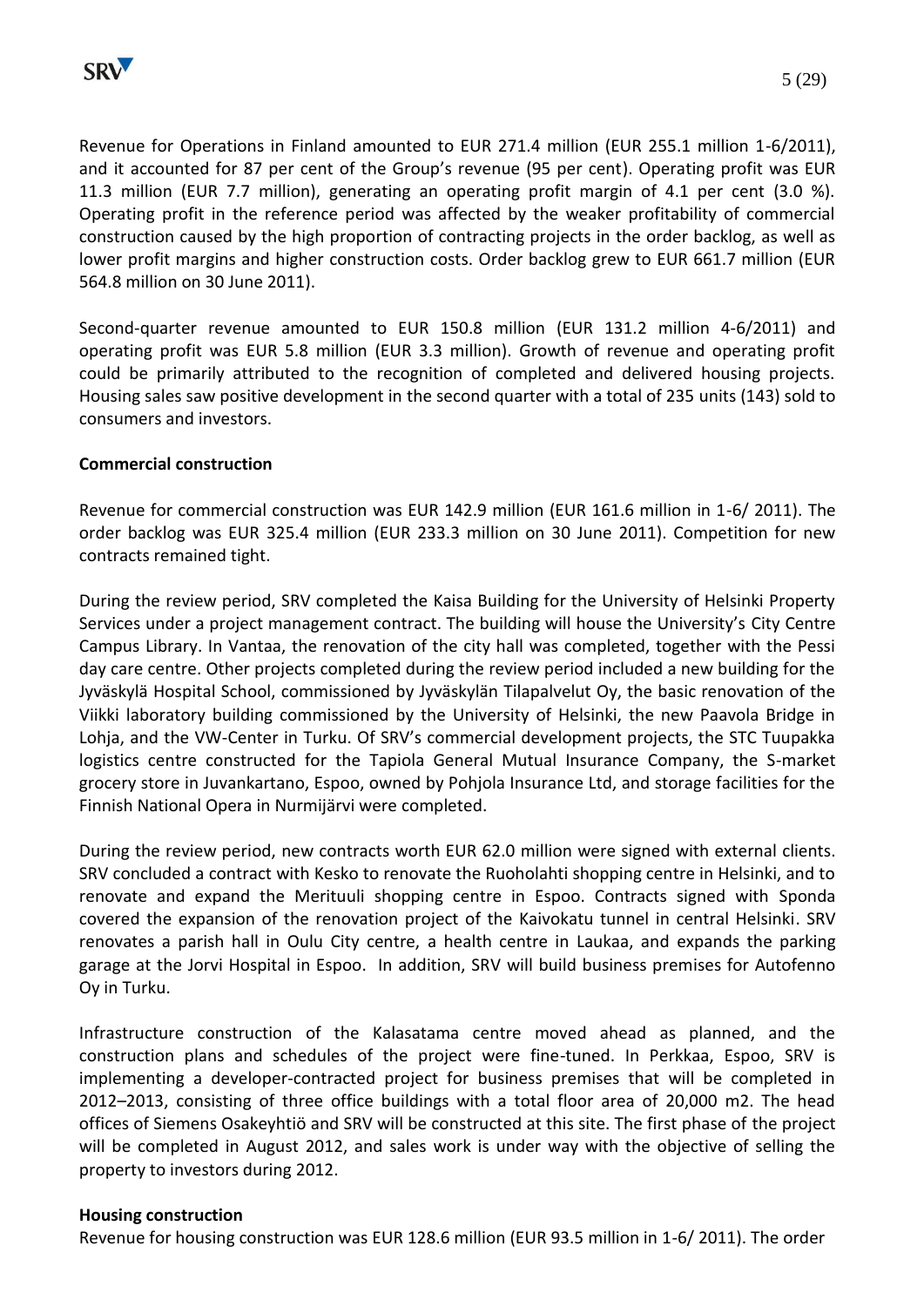

backlog was EUR 336.4 million (EUR 331.5 million on 30 June 2011). At the end of the review period, SRV had a total of 2,060 units (2,243) under construction. In addition, SRV is renovating 300 housing units in Helsinki. Of the housing units under construction, 82 per cent were contracted housing units or own sold production.

SRV completed the Vanhalinna property consisting of 309 rental housing units for the Tapiola Group in Helsinki's Itäkeskus district during the review period. Other completed projects in the Greater Helsinki area included the 66 units built for VVO on Agronominkatu street in Helsinki, 58 units built for Asokodit on Klariksentie in Espoo, and 62 units built in conjunction with the assistedliving facility in Kauklahti. In Pirkanmaa, SRV completed a total of 73 units for YH in Kangasala and Ylöjärvi.

During the review period, housing construction contracts worth EUR 85.9 million were signed with external clients. A total of 421 housing units will be completed at these sites. A residential block featuring 133 units, both owner-occupied and rental, will be built for Sato in the Kalasatama district of Helsinki. A project agreement for 56 housing units in Maununkatu, Nokia and for 42 units in Sorakuopankatu, Tampere, was concluded with YH-Länsi.

SRV will construct 26 housing units in Vanttila, Espoo and 35 units in Länsi-Toppila, Oulu for TA. The apartment building to be constructed in Oulu is SRV's first project in the new Satamaranta residential area, where the company holds building rights for a total of approximately 70,000 square metres of floor area. An apartment building with 81 housing units on SRV's own plot in Tikkurila, Vantaa, scheduled to be completed at the end of 2013, was sold to IceCapital. SRV entered into an alliance with the University of Helsinki to construct a property on Vuolukiventie in Helsinki that will feature 26 new housing units and 300 refurbished units.

During the period, SRV launched the construction of 195 developer contracting housing units that will be sold to consumers within the framework of the RS system. In Vallila, Helsinki, a new housing project – Kesäheila, consisting of 51 units – was started up in a block where SRV is building Helsingin Vallilan Lieska, which is to be completed at the year end. Projects launched in Tampere included the Neitoperhonen terraced house featuring 26 housing units along the Lake Pyhäjärvi shoreline in Pohtola, and the Herttua apartment building in Rahola with 26 housing units. In addition, 41 housing units will be built in Pähkinäpolku, Pirkkala, 29 units in Tyyni, Lahti, and 24 units in Kantele, Kaarina. In addition to the projects launched during the review period, SRV has decided to initiate developer-contracted projects for a total of 203 housing units, 83 of which will be built in Helsinki, 95 in Espoo and 25 in Jyväskylä.

In total, 252 (290) of the developer-contracted housing units within the scope of the RS system were sold during the review period. An additional 116 (90) units were sold to investors under negotiation contracts. At the end of the period, 596 (824) housing units for the consumer market were under construction; of these, 375 (404) had not yet been sold. There were 85 (53) completed but unsold residential units. A total of 221 (108) developer-contracted residential units were completed during the review period. The number of completed units in the Greater Helsinki area was 109, in Pirkanmaa 60, in Jyväskylä 26 and in Kaarina 26. Based on current completion schedules, SRV estimates that a total of 451 developer-contracted residential units will be completed in 2012, and 95 in the third quarter.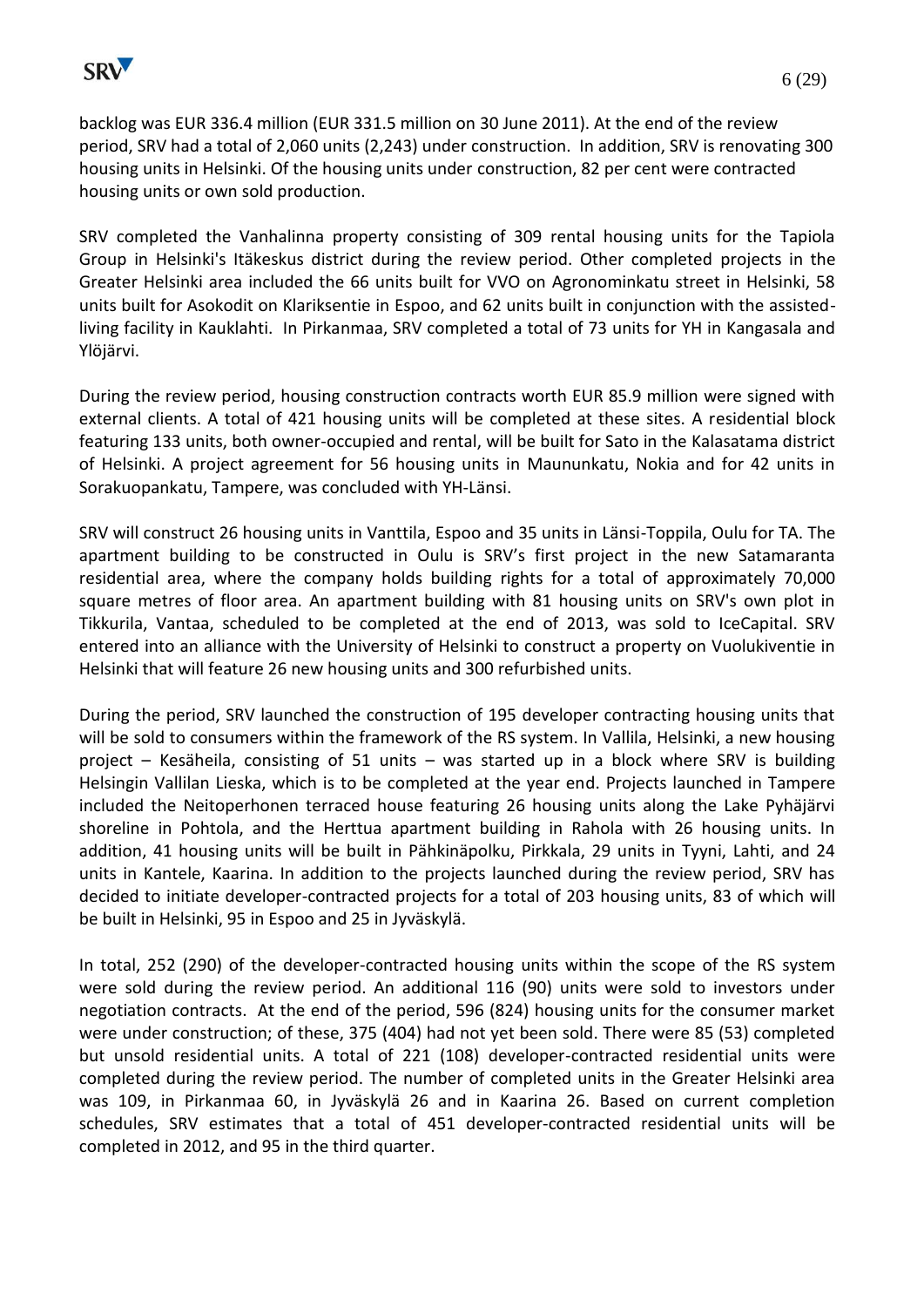

| <b>Housing production in Finland</b>    | $1 - 6/$ | $1 - 6/$ | change, | $4 - 6/$ | $4 - 6/$ | $1 - 12/$ |
|-----------------------------------------|----------|----------|---------|----------|----------|-----------|
|                                         | 2012     | 2011     | units   | 2012     | 2011     | 2011      |
| Developer contracting                   |          |          |         |          |          |           |
| Start-ups                               | 195      | 327      | $-132$  | 171      | 205      | 579       |
| Sold                                    | 252      | 290      | $-38$   | 154      | 143      | 482       |
| Completed                               | 221      | 108      | 113     | 122      | 41       | 533       |
| Completed and unsold                    | 85       | 53       | 32      |          |          | 90        |
| Under construction, total <sup>1)</sup> | 2060     | 2 2 4 3  | $-183$  |          |          | 2 1 9 7   |
| - negotiation and construction          |          |          |         |          |          |           |
| contracts $1)$                          | 1464     | 1419     | 45      |          |          | 1575      |
| - developer contracting <sup>1)</sup>   | 596      | 824      | $-228$  |          |          | 622       |
| - of which sold $1$                     | 221      | 420      | $-199$  |          |          | 195       |
| - of which unsold <sup>1)</sup>         | 375      | 404      | $-29$   |          |          | 427       |
| 1) at the end of the period             |          |          |         |          |          |           |

The order backlog for housing construction came to EUR 336.4 million (EUR 331.5 million 6/2011). The order backlog for contracts and negotiated contracts grew to EUR 155 million (EUR 124 million), and its share of the order backlog was 46 per cent (37 per cent). Of the housing production order backlog, EUR 212 million (EUR 218 million) was sold. The completed but unsold order backlog was EUR 21 million (EUR 21 million). The developer-contracted unsold order backlog under construction amounted to EUR 103 million (EUR 92 million).

| Order backlog, housing construction in<br><b>Finland (EUR million)</b> | 30.6.12 | 30.6.11 | change,<br><b>MEUR</b> | 31.12.11 |
|------------------------------------------------------------------------|---------|---------|------------------------|----------|
| Negotiation and construction contracts                                 | 155     | 124     | 31                     | 160      |
| Under construction, sold developer                                     |         |         |                        |          |
| contracting                                                            | 56      | 94      | -38                    | 49       |
| Under construction, unsold developer                                   |         |         |                        |          |
| contracting                                                            | 103     | 92      | 11                     | 115      |
| Completed and unsold developer                                         |         |         |                        |          |
| contracting                                                            | 21      | 21      | 0                      | 26       |
| Total                                                                  | 336     | 332     | 5                      | 349      |

SRV and Stora Enso, in cooperation with the City of Helsinki, are organising an architectural design competition for Wood City, a project that will be constructed in the Jätkäsaari district in Helsinki. The goal of the project is to create a world-class urban quarter that represents cutting-edge Finnish wood construction technology. The competition period runs from 16 February to 14 August 2012.

SRV continued to participate in the RYM PRE research programme work package, led by Senate Properties, which will continue until the end of 2013. The objective of the programme is to create a business model and an operational culture that utilise information modelling and support sustainable development for the built environment. SRV's research project deals with developing a general information model process that supports the progress of construction projects through modelling, and facilitates optimal cooperation.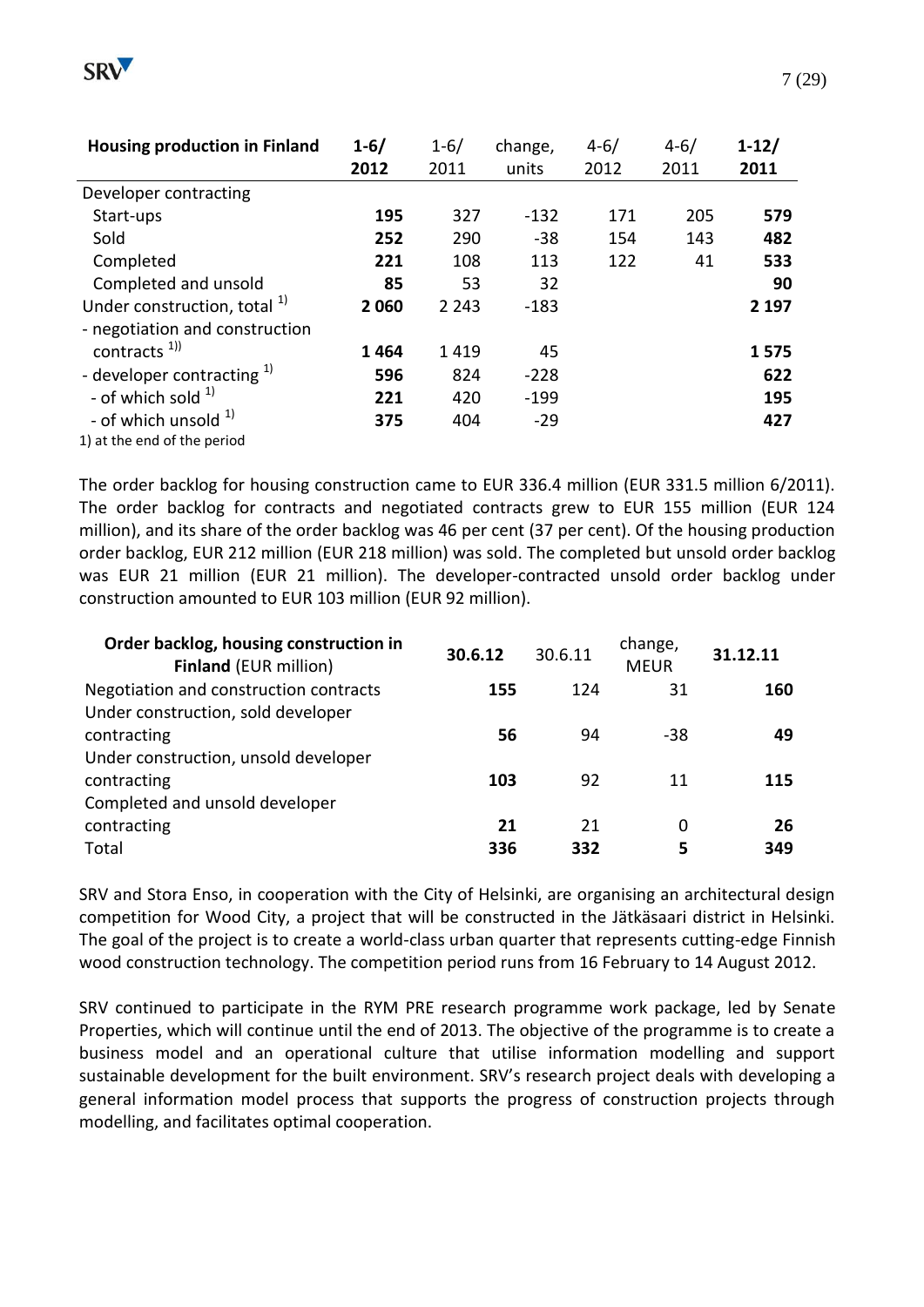

| <b>International Operations</b> | $1 - 6/$ | $1 - 6/$ | change,     | change, | $4 - 6/$ | $4 - 6/$ | $1-12/$ |
|---------------------------------|----------|----------|-------------|---------|----------|----------|---------|
| (EUR million)                   | 2012     | 2011     | <b>MEUR</b> | %       | 2012     | 2011     | 2011    |
| Revenue                         | 39.0     | 13.7     | 25.3        | 185.3   | 18.9     | 5.3      | 39.0    |
| <b>Operating profit</b>         | $-4.5$   | $-4.3$   | $-0.2$      |         | $-1.9$   | $-1.9$   | $-8.3$  |
| <b>Operating profit, %</b>      | $-11.5$  | $-31.4$  |             |         | $-9.9$   | $-36.2$  | $-21.3$ |
| Order backlog                   | 84.5     | 108.7    | $-24.2$     | $-22.2$ |          |          | 99.6    |

International Operations comprise the business activities in Russia and the Baltic countries.

Revenue for International Operations amounted to EUR 39.0 million (EUR 13.7 million 1-6/2011), and it accounted for 13 per cent of the Group's revenue (5 per cent). Construction of the OOO Pearl Plaza shopping centre generated most of the revenue. Operating loss was EUR -4.5 million (EUR -4.3 million). Revenue grew thanks to the higher level of activity. Factors eroding operating profit included the project development nature of operations, the elimination of a proportion equivalent to SRV's ownership from the profit margin of the construction of the shopping centre, and the EUR 1.1 million non-recurring depreciation recorded for a warehouse destroyed in SRV's Septem City block in St. Petersburg. The order backlog was EUR 84.5 million (EUR 108.7 million on 30 June 2011).

Second-quarter revenue amounted to EUR 18.9 million (EUR 5.3 million 4-6/2011) and operating profit was EUR -1.9 million (EUR -1.9 million). Revenue grew thanks to the higher level of activity.

#### **Russia**

Investment analysis for the Russia Invest investment company, established in September 2011 by SRV, Ilmarinen, Sponda, Etera and Onvest, continued actively in Moscow and St. Petersburg. SRV is responsible for the project development of Russia Invest, and acts as the project management contractor for projects approved by the investment company. Shareholders have committed to investing a total of EUR 95.5 million, of which SRV's stake is EUR 26 million. The capital will be tied up when investments have been identified and investment decisions finalised. Development projects are otherwise financed with project-specific bank loans, which means the total investment might reach approximately EUR 300 million. The stakeholders' objective is to withdraw from developed projects within roughly three years after their completion.

Construction of the OOO Pearl Plaza shopping centre, owned jointly by SRV and the Shanghai Industrial Investment Company, is in full swing. Total investment in the project amounts to approximately EUR 135 million. SRV's ownership in the joint venture is 50 per cent, and SRV has invested roughly EUR 20 million in the project. In addition to investment from the owners, the required bank financing has been secured with a EUR 95 million financing agreement with a partner from China. In line with the project management contractor agreement, SRV is responsible for planning, constructing, developing and leasing out the site. The total value of SRV's projects at the site exceeds EUR 100 million. The site received a building permit at the end of September 2011. The shopping centre will be completed in 2013. The first anchor tenant agreement for leasing 7,600 m2 of hypermarket space to Prisma was signed with SOK; currently, space reserved by tenants exceeds 25,000 m2 (roughly 52 per cent of space available for rent).

In St. Petersburg, SRV continued to develop the Septem City project, which comprises 8.5 hectares of land in the Ohta region. The plans for the area include constructing a shopping centre, office and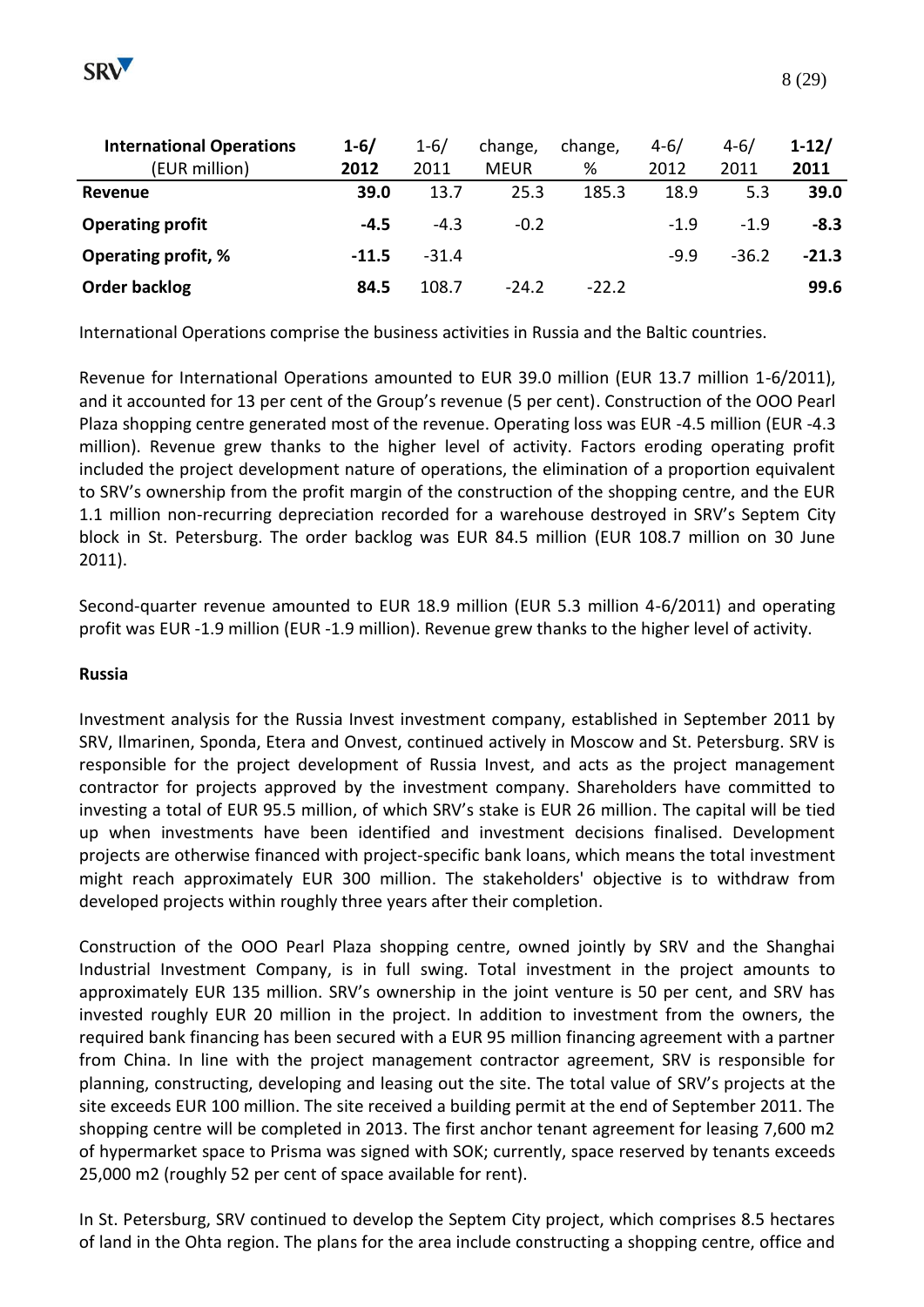

business premises, as well as premises for hotel, restaurant, and entertainment services. This project will be implemented in several phases and the first phase will be to construct the shopping centre. The shopping centre concept has received preliminary approval, and the process of detaching the first phase as its own legal structure has been completed. In January, a fire at the site destroyed a building that had been used as a warehouse. The fire will not impact the development of the site. The warehouse is located in the area included in the first phase. Demolition work on the warehouse began at the end of June. Capital invested in the land area and site development amounts to EUR 61.9 million. Further investment in land acquisition by SRV is estimated at EUR 3.6 million. At the moment, SRV owns 87.5% of the project, but its ownership will decline to 77.5 per cent when all land-ownership arrangements have been completed according to the cooperation contract.

Analysis of the VTBC-Ashmore Real Estate Partners I investment sites in Moscow continued during the review period. The fund invests primarily in the construction of offices, commercial premises, hotels, and upscale housing in Moscow and St. Petersburg. SRV's share of the investment commitments in the first phase is EUR 20 million. The other investors involved in the fund are VTB Capital and Ashmore Group Plc ('Ashmore'), together with the funds they control, as well as the Finnish pension insurance companies Ilmarinen and Etera. VTB Capital and Ashmore are partners in the fund's General Partner company and also act as asset managers, taking care of investment identification and financing arrangement tasks. SRV acts both as an investor and project management contractor with respect to the fund, through which it expects to receive at least EUR 200 million worth of project management contracts. The fund's first investment was made in September 2011, when it acquired an office and logistics property in Moscow.

The current office space of the Etmia II office and parking garage project in downtown Moscow has been leased out in its entirety. Leasable area will be expanded by about a fifth. Most of this expansion space has already been leased, and the rental income in 2013 is estimated to total approximately EUR 4.2 million. SRV is a co-owner in the project with a 50 per cent stake, and also acted as the project management contractor. Project sales efforts are in progress, and the objective is to sell the project to investors during 2012.

Development of the St. Petersburg Eurograd logistics area has been temporarily discontinued due to the financing difficulties of the local partner. SRV has 49 per cent ownership in the Russian company that owns a 24.9 hectare land area located north of St. Petersburg, in the immediate vicinity of the Ring Road. There are plans to build more than 100,000 square metres of logistics premises in several phases over the course of the next few years. The zoning of the area for logistics has been completed.

The financing of the Mytishi shopping centre project in the Moscow region has not advanced, and the feasibility of alternative concepts is being studied. The majority owner of the project is the Finnish real-estate investment company Vicus, with a 75 per cent stake. SRV owns 25 per cent of the shopping centre project and its total investments amount to EUR 7.5 million.

The renovation of the Aeroport hotel at Moscow's Sheremetyevo airport continues, as do the renovation works of the Pulkovskaya hotel in St. Petersburg and the Pribaltiskaya Aquapark. All three hotels belong to the Wenaas Group. The projects are a continuation of cooperation that began already in 2007.

Thirteen apartments in the Papula residential area, SRV's site in the city of Vyborg, were sold during the review period (five apartments 1-6/2011). At the end of the review period, 9 (16) completed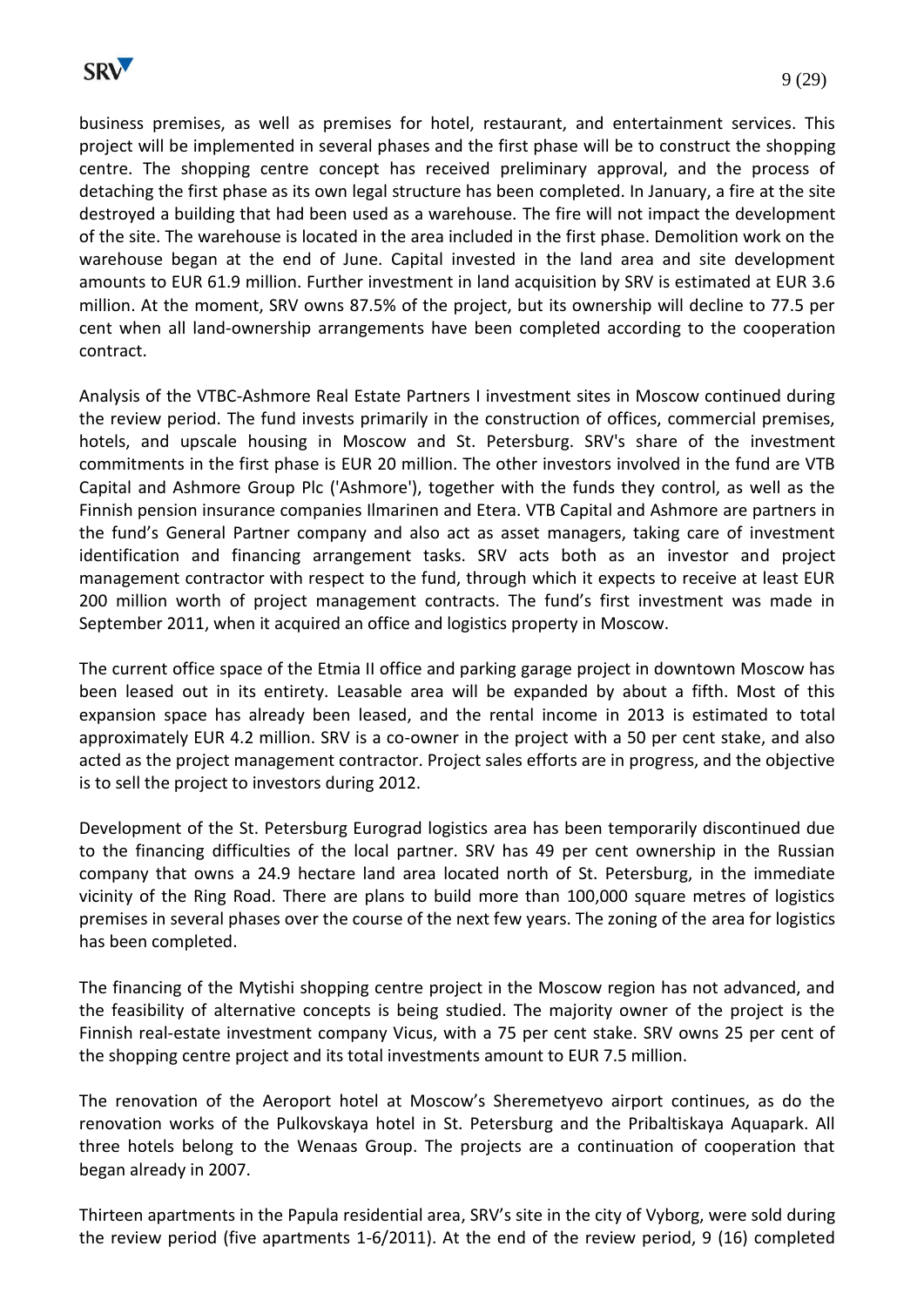apartments and 18 apartments under construction were unsold. Four of the apartments have been reserved.

# **Baltic countries**

On 8 March 2012, an agreement was signed for the construction of a new bakery building for an Estonian subsidiary of the VAASAN Group. Construction at the site commenced immediately, and the plant will be completed in the spring of 2013. In connection with the contract, SRV sold the site's lot to VAASAN Baltic AS. The value of the construction project exceeds EUR 10 million. The number of unsold residential units in Estonia was 12 (15). In June, SRV decided to retire from the Latvian real estate market and to focus its Baltic operations on Estonia. The operations of the Latvian subsidiary will be terminated by next autumn. Priit Sauk (M.Sc. Eng.) was appointed CEO of the Estonian subsidiaries effective as of 1 July 2012.

| <b>Other Operations</b> | $1 - 6/$ | $1 - 6/$ | change,     | change, | $4 - 6/$ | $4 - 6/$ | $1-12/$ |
|-------------------------|----------|----------|-------------|---------|----------|----------|---------|
| (EUR million)           | 2012     | 2011     | <b>MEUR</b> | %       | 2012     | 2011     | 2011    |
| Revenue                 | 7.4      | 6.3      | 1.1         | 17.0    | 3.7      |          | 12.7    |
| <b>Operating profit</b> | $-1.9$   | $-2.7$   | 0.8         |         | $-0.9$   | $-1.7$   | $-5.5$  |

Other Operations comprise mainly the operations of SRV Group Plc and SRV Kalusto Oy.

Revenue from Other Operations during the review period totalled EUR 7.4 million (EUR 6.3 million in 1-6/2011) and operating profit was EUR -1.9 million (EUR -2.7 million). Revenue growth was driven by higher volume of operations. During the period, development costs expensed for SRV's projects amounted to EUR 1.4 million (EUR 2.5 million). Second-quarter revenue amounted to EUR 3.7 million (EUR 3.1 million 4-6/2011) and operating profit was EUR -0.9 million (EUR -1.7 million). In the second quarter, EUR 1.0 million (EUR 1.6 million) worth of project development costs were recorded as expenses.

# **Group project development**

SRV continued to pursue active project development during the period. The projects SRV is developing along the western metro line, Länsimetro, progressed well.

On 21 May 2012, Espoo City Council approved the proposed city plan for the Otaniemi and Keilaniemi districts, which permits the construction of four high-rise residential buildings and an office building in the vicinity of the future Keilaniemi metro station. Based on the approval, SRV can go ahead with the planning and commercialisation of the Keilaniemi Towers housing project. Construction start-up is scheduled for early 2014. Project start-up depends on schedule of valid zoning and on the approval of the road plan for Ring Road I. Appeals to administrative court have been loged against the City counsil's decision.

SRV, in cooperation with Sato Corporation, Mutual Pension Insurance Company Varma and the City of Espoo, is developing the region around the future Niittykumpu metro station. In its meeting on 30 May 2012, the Espoo City Planning Committee approved the proposed first-phase city plan for the area for viewing. The first phase proposal covers approximately 70,000 square metres of floor area, including residential and business premises. The parties aim to have the proposed plan approved during the year.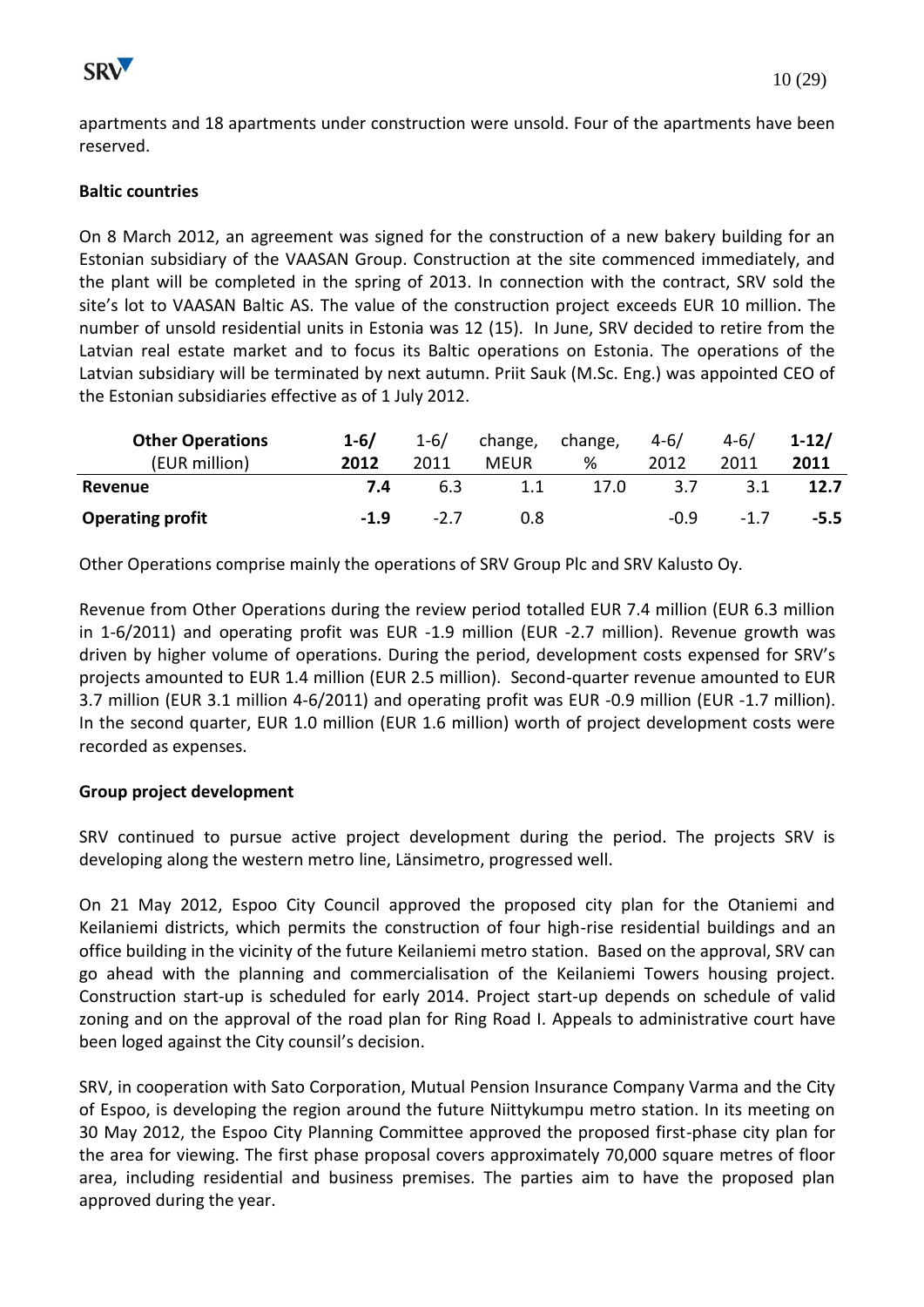

During the period, the developer responsibilities for premises in the Airut eco block to be constructed in Jätkäsaari were transferred from Sitra to SRV. SRV previously shared developer responsibility with VVO for the residential buildings to be constructed in the block. The Airut block design objectives include minimising the carbon footprint and ensuring that energy consumption in the buildings meets the principles of sustainable development.

## **Financing and financial position**

Net operational cash flow was EUR -10.9 million (EUR -43.5 million in 1-6/2011). The improvement in cash flow from the reference period could be attributed to a decline in receivables in the review period. The Group's inventories were EUR 383.6 million (EUR 360.6 million), the share of land areas and plot-owning companies being EUR 178.4 million (EUR 196.3 million). The Group's invested capital amounted to EUR 472.0 million (EUR 446.5 million).

In June, SRV signed a long-term binding EUR 100 million revolving credit facility with a Nordic banking consortium. The loan replaces a syndicated revolving credit facility signed in 2007. The maturity date of the new credit facility is 31 December 2015. The terms of the loan correspond to the terms of SRV's other loans, and the financial covenant of the loan is the equity ratio, which is also reported to banks for developer contracting projects as a ratio based on the percentage of completion. SRV's equity ratio based on percentage of completion is 31.5 per cent (on 30 June 2012).

At the end of the review period, the Group's financing reserves were EUR 101.2 million with the Group's cash assets amounting to EUR 16.9 million, and open-ended account limits, committed undrawn financing reserves and credit facilities to EUR 84.2 million.

Investments in SRV's developer-contracted housing and commercial construction projects, under construction and completed, in Finland total EUR 158.9 million. SRV estimates that the completion of these projects requires another EUR 80 million. Moreover, an investment of EUR 25 million is required for the construction of infrastructure in the Kalasatama centre, on which decisions have already been finalised. Undrawn housing corporation loans and receivables for housing construction projects and undrawn commercial construction financing amounted to EUR 89.3 million. Investments in completed international developer-contracted projects amount to EUR 37.5 million, of which EUR 0.8 million relates to unsold residential projects in Estonia, EUR 1.5 million to unsold housing projects in Vyborg, and EUR 35.2 million to the Etmia office project.

Equity ratio was 29.7 per cent (31.7 %). The change in the equity ratio and net liabilities was affected by the increase in inventories. The Group's shareholders' equity totalled EUR 167.1 million (EUR 162.5 million on 30 June 2011). The Group's net interest-bearing liabilities were EUR 288.0 million on 30 June 2012 (EUR 263.5 million). Net financing expenses were EUR -2.1 million (EUR -0.7 million). Return on investment was 2.7 per cent (1.4 per cent) and return on equity 1.3 per cent (- 1.3 per cent).

#### **Investments**

The Group's investments totalled EUR 1.2 million (EUR 2.8 million), consisting mostly of investments in funds and the acquisition of machinery and equipment.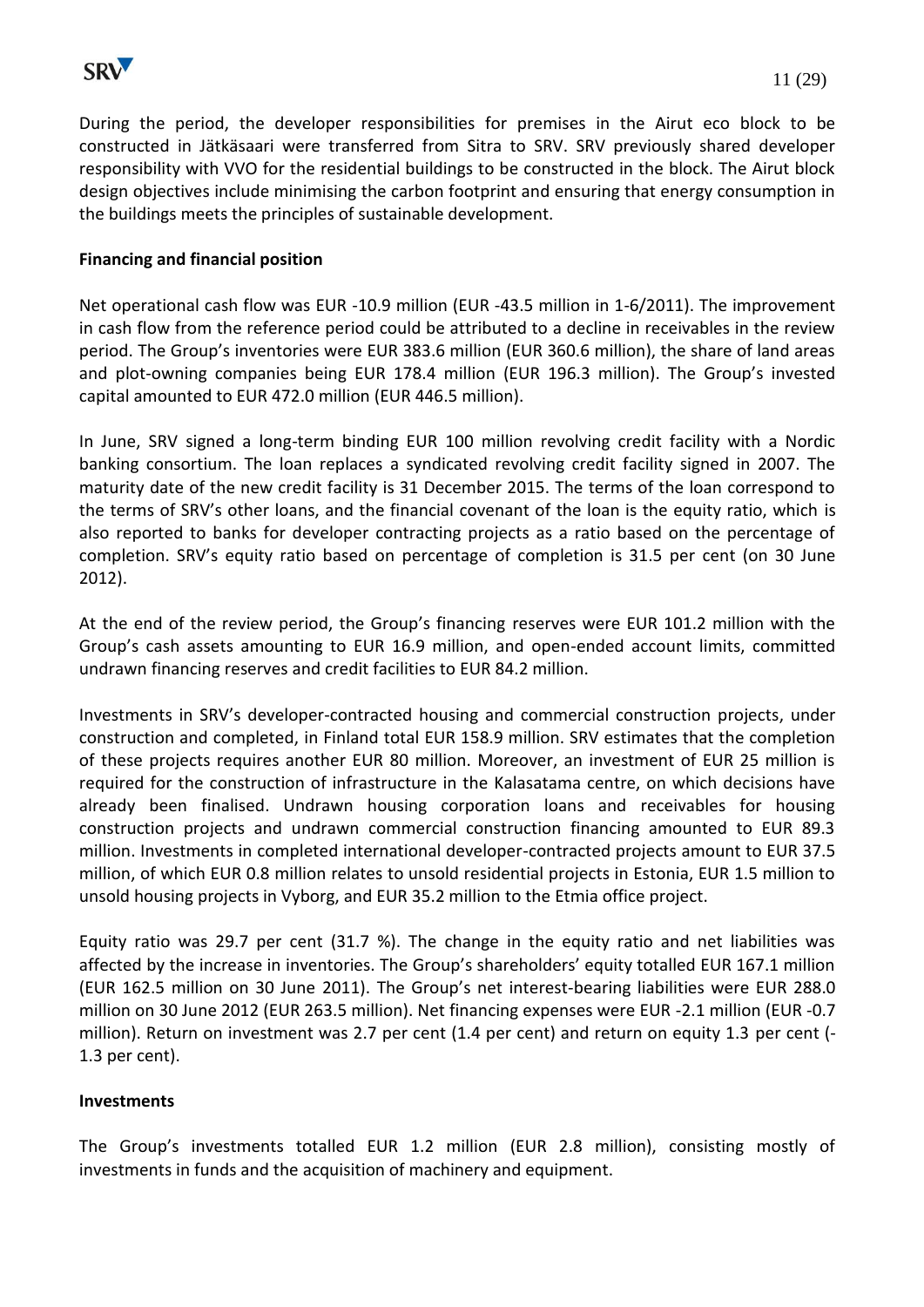

| Land reserve                                                                                     | <b>Business</b> | <b>Housing</b> | International     |              |
|--------------------------------------------------------------------------------------------------|-----------------|----------------|-------------------|--------------|
| 30.6.2012                                                                                        | construction    | construction   | <b>Operations</b> | <b>Total</b> |
| Unbuilt land areas and land acquisition commitments                                              |                 |                |                   |              |
| Building rights*, m <sup>2</sup>                                                                 | 276 000         | 325 000        | 829 000           | 1 430 000    |
| Land development                                                                                 |                 |                |                   |              |
| agreements                                                                                       |                 |                |                   |              |
| Building rights*, $m2$                                                                           | 658 000         | 315 000        | 152 000           | 1 125 000    |
| * Building rights also include the estimated building rights/construction volume of unzoned land |                 |                |                   |              |

#### **Unbuilt land areas, land acquisition commitments and land development agreements**

reserves and land areas covered by agreements in projects that are wholly or partly owned by SRV

## **Group structure**

SRV is Finland's leading project management contractor that builds and develops commercial and business premises, residential units as well as infrastructure and logistics projects. Apart from Finland, the company operates in Russia and Estonia. SRV Group Plc, the Group's parent company, is responsible for the Group's management, treasury, finance and administrative functions. The Property Development and Building Systems units support and serve all of the Group's business operations.

SRV's business areas are Operations in Finland, International Operations, and Other Operations. The Operations in Finland business area consists of SRV's property development and domestic construction operations in Finland. Operations in Finland are divided into housing construction and commercial construction, which comprises retail, office, logistics, earthworks and rock construction operations. International Operations comprises SRV's construction activities and property development in Russia and the Baltic countries. Other Operations consist primarily of the SRV Group Plc and SRV Kalusto Oy operations.

#### **Personnel**

SRV had an average payroll of 989 (828) employees, of whom 714 (601) were salaried employees. The parent company had an average staff of 54 (45) salaried employees. At the close of the review period, the Group had 1117 (966) employees, of whom 59 (46) were employed by the parent company. 183 (152) employees were employed by international subsidiaries. SRV's operations in Finland employed a total of 173 (118) summer trainees, students in work training and students working on their thesis or diploma.

SRV's human resources strategy is designed to secure the availability and high motivation of personnel, and to ensure continued competence and leadership development. The objective of the "One SRV" programme is to promote the competence of the leading industry experts, to improve internal cooperation and rewarding practices, to promote internal mobility and to deploy SRV's strategy. To prepare for future recruitment needs, SRV offered more summer jobs and traineeships to students and pursued the efforts started in autumn 2011 involving cooperation with educational institutes, particularly universities and universities of applied sciences, providing education related to the construction industry.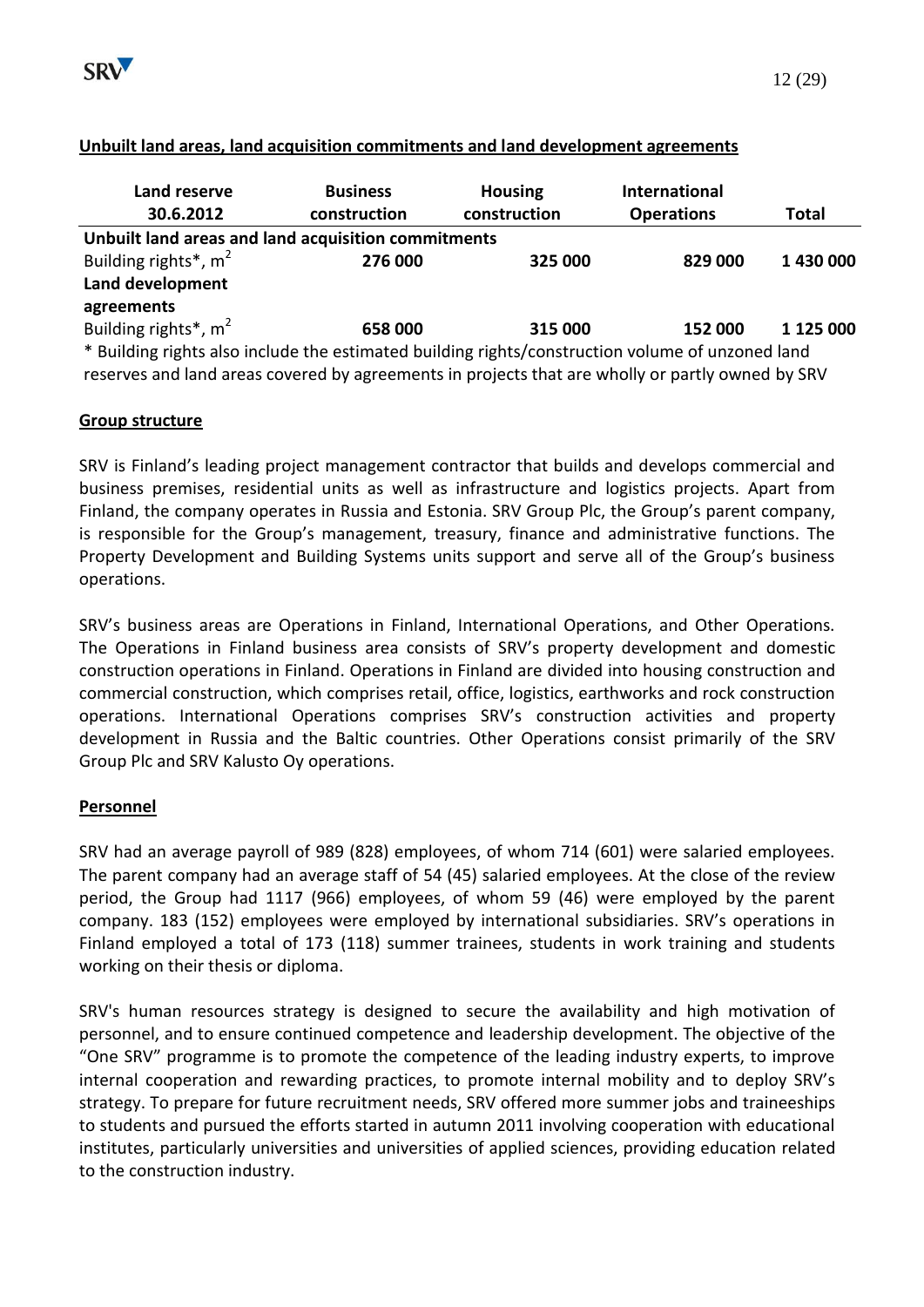

| Personnel by business area | 30.6.2012 | 30.6.2011 | Share of Group<br>personnel,<br>30.6.2012, % |
|----------------------------|-----------|-----------|----------------------------------------------|
| Domestic operations        | 818       | 712       | 73.3                                         |
| International operations   | 194       | 164       | 17.3                                         |
| <b>Other Operations</b>    | 105       | 90        | 9.4                                          |
| Group, total               | 1117      | 966       | 100.0                                        |

## **Outlook for construction**

The prolonged crisis in Europe and the sluggishness of the world economy may have a negative impact on the outlook of the Finnish economy. Estimates for Finland's economic growth in 2012 are close to zero. Overall, the number of construction start-ups is expected to fall somewhat from the previous year, but construction is expected to take a moderate upward turn in 2013. The building cost index has still risen.

Coupled with high apartment price levels, the general uncertainty has caused the demand for housing units to slow down somewhat. Estimates indicate approximately 28,000 housing unit startups for this year (30,200 in 2011). In the longer term, trends such as migration to population growth centres and the smaller size of households will increase the need for housing construction in Finland.

Commercial and office real-estate markets remained muted. Both decrease in demand and increase in supply will continue to put pressure on the utilisation rates of offices in the Helsinki metropolitan area. However, there is some demand for state-of-the-art facilities in prime locations. The number of commercial and office construction start-ups is expected to decrease somewhat from the previous year.

Demand for renovation construction continues to be reasonably good. Growth of the building stock, the ageing of existing buildings, and the modernisation needs created by today's technical standards will support renovation construction also in the future. The weakening of the outlook for civil engineering construction will even out when the impact of the ongoing infrastructure projects begins to be felt.

The ongoing financial crisis in Europe has slowed down economic growth in all Baltic countries after the rapid recovery seen in 2011. Accelerating inflation may hold back domestic demand particularly in Estonia and Lithuania. Activity in the construction sector and real-estate market remains at a low level. This year's GNP growth estimate for the entire Baltic area is approximately 2 per cent.

The Russian economy grew by 4.9 per cent in the first quarter of 2012 thanks to the high price of oil, strong private consumption and pre-election public contributions. The high price of oil and the rise in real wages continue to support economic growth. The GNP growth is expected to continue in 2012 – 2014 at an annual rate of approximately 3.5 per cent.

#### **Risks, risk management and corporate governance**

General economic trends and changes in customers' operating environments have an immediate effect on the construction and property markets: they may impact on the development of SRV's order backlog and operational profitability, and lengthen the periods of time and increase the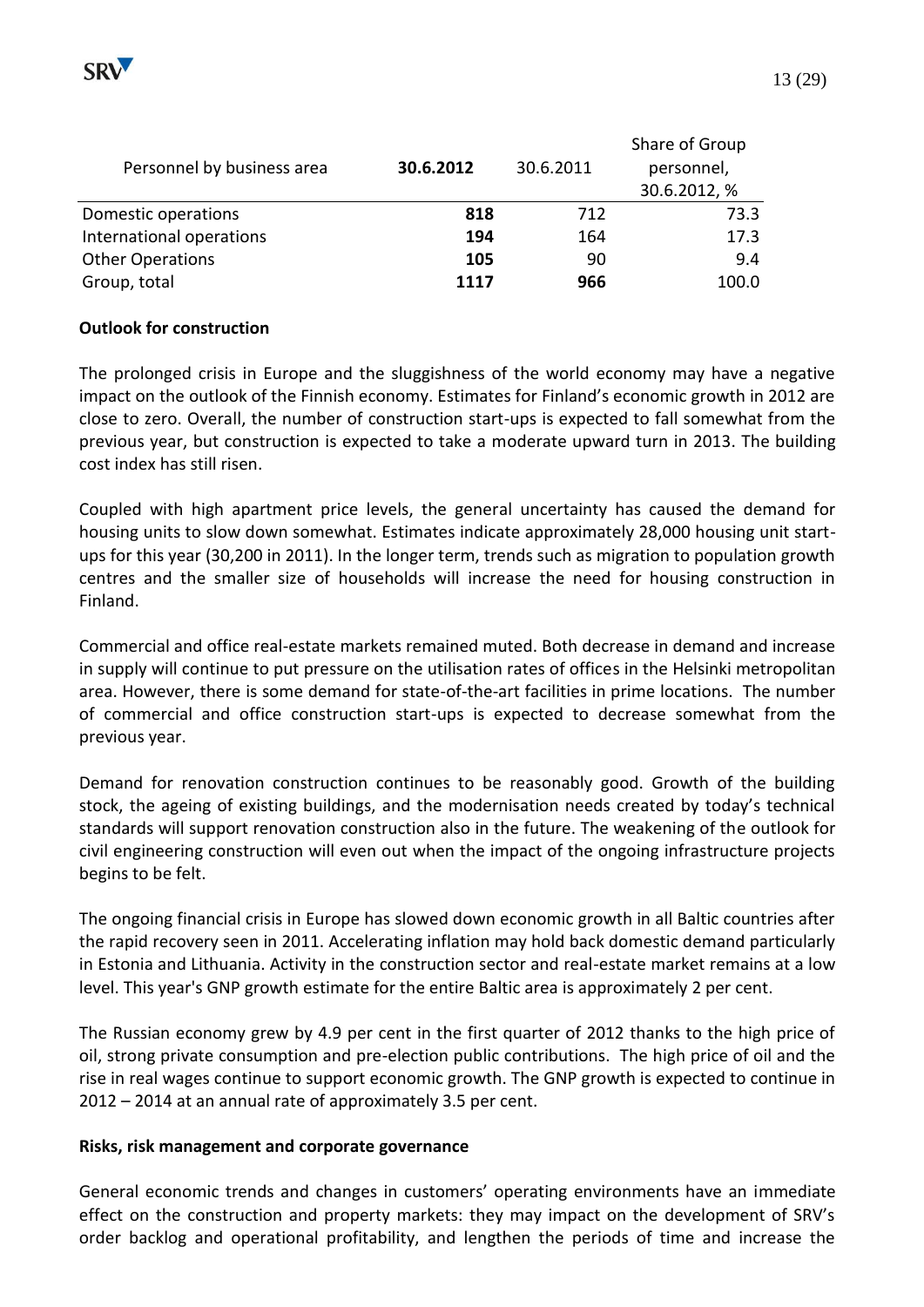

volumes of SRV capital invested in projects. A change in the general interest level has a direct impact on both SRV's cash flow from operating activities and financing costs. The general economic climate is unstable, and the international country-level financing crisis adds to the economic uncertainty. Property values are under pressure because of the economic uncertainty, and the number of property transactions and, in particular, new large-scale project start-ups has decreased due to difficulties in securing financing. Demand for property investments has remained weak. Interest rates are still at a low level. Compared to the time before the recession, financing from banks is more difficult to obtain, bank regulation continues to become more strict, and loan margins are clearly higher and rising. If the international financing crisis escalates, it may continue to increase the cost of financing and weaken its availability. If the availability of financing for clients continues to weaken, client receivables may grow, posing challenges to SRV's liquidity.

SRV's revenue is generated by construction projects, and the company's result depends on the profitability of individual projects as well as their progress. Fierce competition for new orders in the construction sector may affect the volume and profitability of SRV's new order backlog. Particularly with commercial construction projects, agreeing on additional works and alterations may involve financial risks that grow when the economic situation is poor.

In developer-contracted projects, recognition of revenue is based mainly on the completed contract method, and recognition depends on the percentage of sold premises in delivered projects. The delivery schedule of developer-contracted projects can have a material impact on the development of revenue and profit for the financial year and the quarters. Project sales are affected by factors such as the availability of financing for the buyer, and occupancy rate. When sales are delayed, the recognition of revenue and operating profit is delayed correspondingly. Postponed start-ups of developer-contracted projects increase development expenses, which are recognised as costs. The slowdown in housing sales will increase sales and marketing costs and interest expenses in developer-contracted housing production. After a quick contraction, the Finnish housing market has recovered, but the uncertainty of the economy weakens the outlook for apartment sales. The margins on loans banks give to home buyers, and on the housing corporation loans for housing construction, are climbing. Key risks for housing unit demand include developments in consumer confidence, availability of financing, and significantly higher interest rate levels.

Construction is subject to significant cost risks relating to subcontracting and procurements. Longterm planning is vital for keeping these risks under control. SRV's operating model requires an adequate supply of skilled and competent personnel. A weak economic cycle increases financial risks relating to subcontractors. The construction sector has implemented a reverse value added tax policy, which, as a method, requires heightened accuracy from administration. Warranty and liability obligations related to construction can span up to ten years. Construction costs related to various materials have risen substantially, and we have not yet seen any signs of a downturn.

SRV is involved in some arbitration and legal proceedings. SRV's management believes that the cases or their outcome will not have a significant impact on SRV's financial standing. SRV has initiated arbitration proceedings against the real estate company Espoontori pertaining to the renovation contract of the Espoontori shopping centre. Real estate company Espoontori is owned by Citycon Oyj. The financial value of the dispute, including VAT, is approximately EUR 4.2 million. SRV and Kiinteistö Oy Primulan Herkkupaja, owned by Varma Mutual Pension Insurance Company, concluded a contracting agreement on the construction of a bakery building in Järvenpää. The tenant company Järvenpään Herkkutehdas Oy filed for bankruptcy in November 2011, and its parent company Oy Primula Ab was declared bankrupt in May 2012. The contracting parties have differing views over the liability to pay the costs for the additional work and modifications; SRV's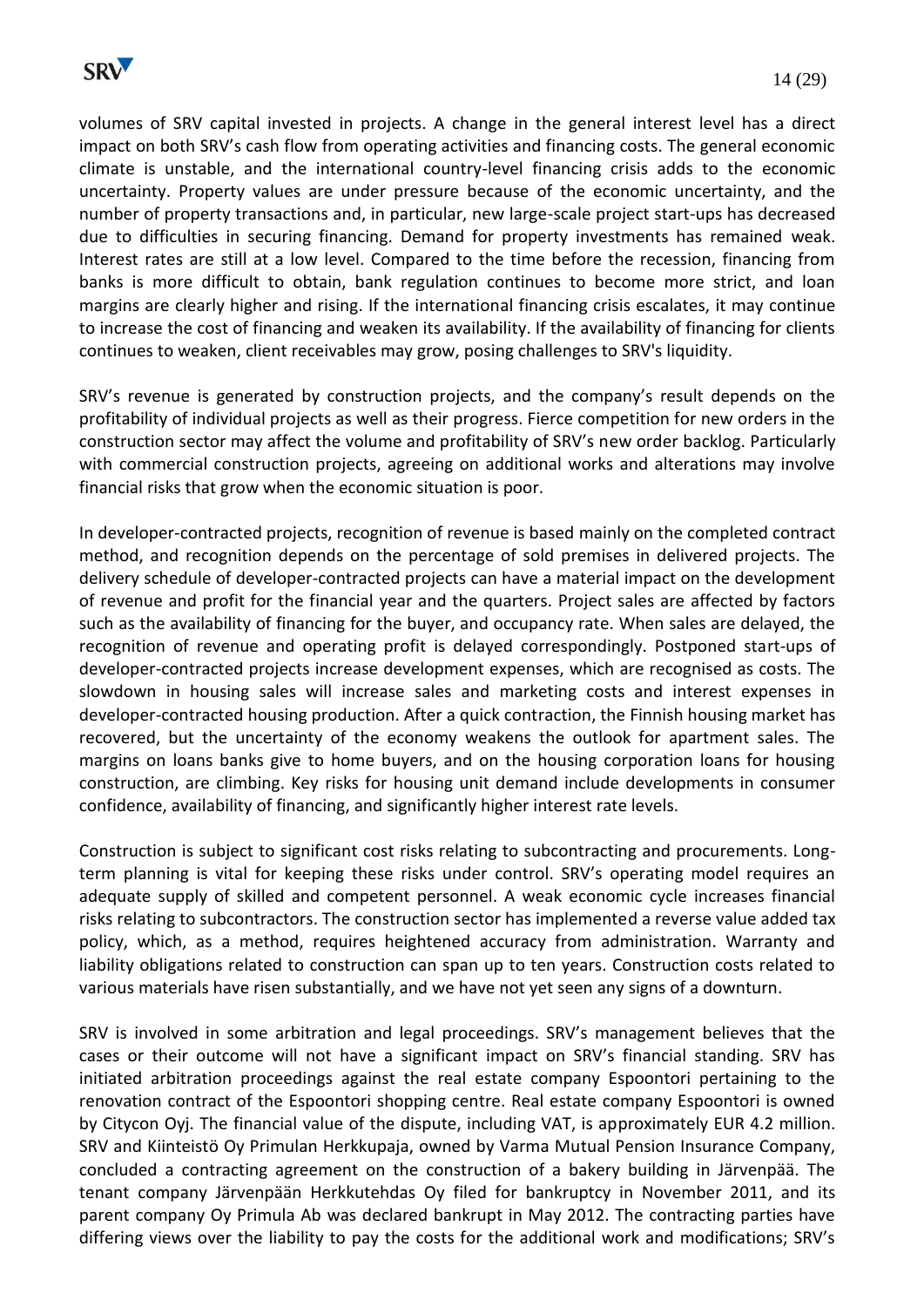

claim including value added tax amounts to EUR 3.8 million. In May 2012, SRV filed an application for a summons with the Tuusula District Court regarding the payment liability.

Besides land acquisition risks, property projects face other challenges, such as those related to the outcome of zoning, soil conditions, financing, liquidity of the funding based on financing commitments, commercialisation of projects, partners, and the geographical location and type of project. In line with the IFRS requirements, SRV measures its land reserves at acquisition cost. If the acquisition cost, added with construction costs, is lower than the fair value of the planned project, the value of the property will be reduced. In accordance with its strategy, SRV has focused on developer contracting projects and increased its land acquisition in Finland and Russia in particular. The availability of property financing affects the progress and start-up decisions of development projects. SRV's goal is to carry out large development projects with project funding and in cooperation with real estate investors. The decline in the availability of investor and project funding may increase SRV's own share of project funding, lowering the Group's equity ratio, reducing Group liquidity, and hindering the availability of other funding.

The financial risks related to SRV's operations consist of interest rate, currency, liquidity and contractual party risks, which are discussed in more detail in the Notes to the 2011 Financial Statements. Currency risks are divided into transaction risks and translation risks. Transaction risks are related to currency-denominated business and financing cash flows. Translation risks encompass investments made in foreign subsidiaries, the accounting effects of which are recorded in the translation differences of equity in the consolidated figures.

Liquidity risks may have an effect on the Group's earnings and cash flow if the Group is unable to ensure sufficient financing for its operations. SRV maintains adequate liquidity by means of efficient management of cash flows and solutions linked to it, such as binding lines of credit that are valid until further notice. The company has a long-term liquidity arrangement (EUR 100 million), part of which will mature in December 2015. The company's financing agreements contain customary terms and conditions. The financial covenant is the equity ratio, which is also reported to banks for developer contracting projects as a ratio based on percentage of completion.

The Group's risk management is carried out in line with the Group's operations system and control is exercised in accordance with the Group strategy approved by the Board of Directors of the Group's parent company. SRV also makes every effort to cover operational risks by means of insurance and contractual terms.

A more detailed account of SRV's risks, risk management and corporate governance policies has been disclosed in the 2011 Annual Report and Notes to the Financial Statements.

# **Corporate governance and resolutions of general meetings**

The Annual General Meeting (AGM) of SRV Group Plc was held on 14 March 2012. The AGM adopted the Financial Statements and granted release from liability to the members of the Board of Directors and the President and CEO. As proposed by the Board of Directors, a dividend of EUR 0.12 per share was declared. The dividend was paid on 26 March 2012. Mr Ilpo Kokkila was elected chairman of the Board of Directors and Ms Minna Alitalo, Mr Arto Hiltunen, Mr Olli-Pekka Kallasvuo, Mr Timo Kokkila, and Mr Ilkka Salonen were elected to seats on the Board. The firm of public accountants Ernst & Young Oy was elected as the company's auditor. Mikko Rytilahti, authorised public accountant, acts as the principal auditor.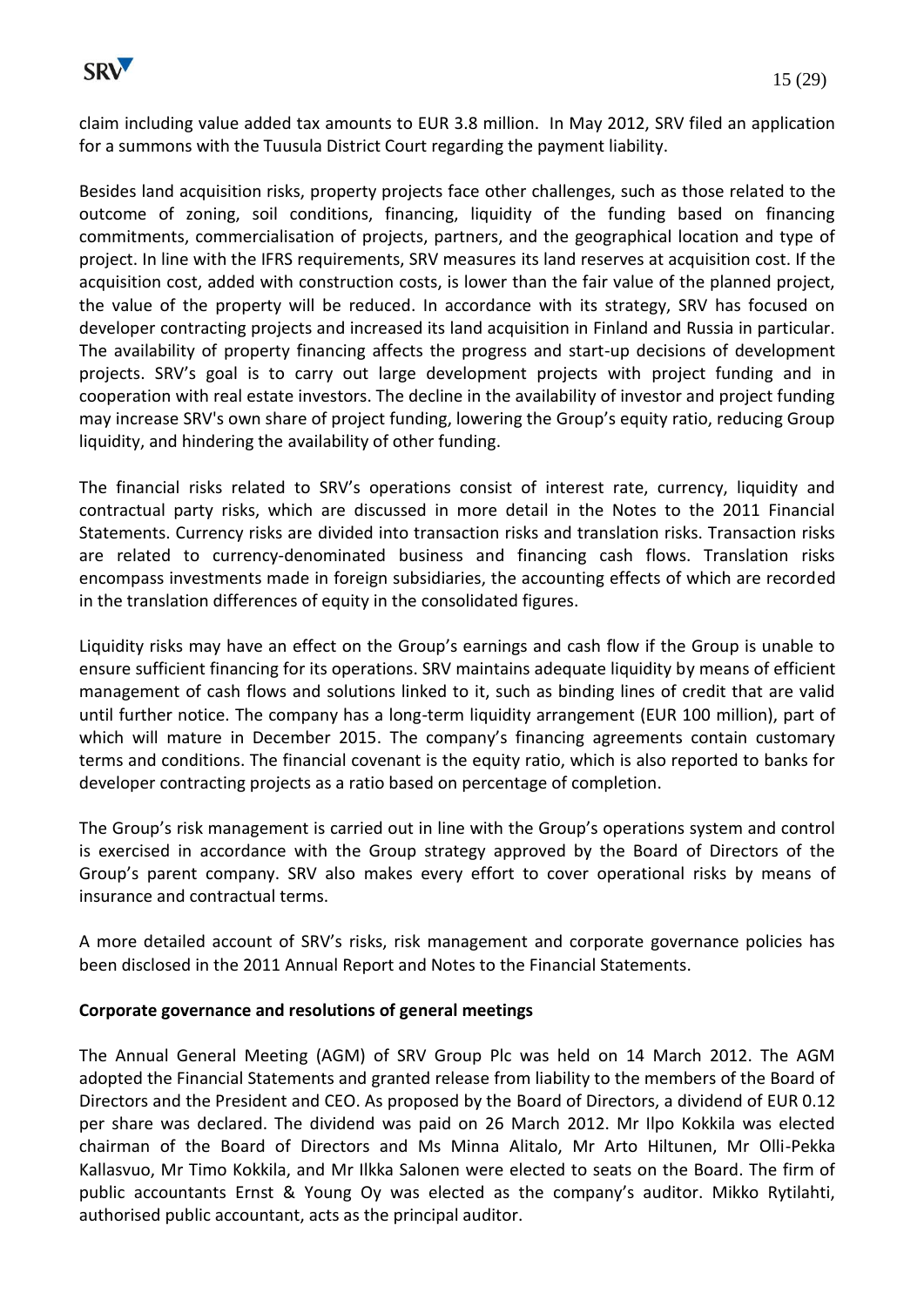

The AGM authorised the Board of Directors to decide on the acquisition of the company's own shares, using the company's unrestricted equity. The Board was authorised to acquire a maximum of 3,676,846 own shares in such a manner that the number of shares acquired on the basis of this authorisation when combined with the shares already owned by the company and its subsidiaries does not at any given time exceed 3,676,846 shares, which accounts for 10 per cent of all shares of the company. Based on this authorisation, the Board may acquire a maximum of 3,676,846 shares of the company in public trading arranged by Nasdaq OMX Helsinki Oy at a market price valid at the moment of acquisition, and a maximum of 1,000,000 shares of the company in public trading arranged by Nasdaq OMX Helsinki Oy or otherwise for a maximum price of EUR 4.45 per share, the maximum total being, however, 3,676,846 shares. The aforementioned authorisations include the right to acquire own shares otherwise than in proportion to the holdings of the shareholders. Shares acquired on the basis of this authorisation may be acquired in one or several instalments.

The authorisations as described above shall be in force for 18 months from the decision of the general meeting and cancel the authorisation granted by the Annual General Meeting to the Board of Directors on 15 March 2011.

In its organisational meeting on 14 March 2012, the Board of Directors elected Olli-Pekka Kallasvuo vice chairman of the Board and chairman of the Audit Committee, Minna Alitalo and Timo Kokkila members of the Audit Committee, Arto Hiltunen and Ilkka Salonen members of the Nomination and Remuneration Committee, and Ilpo Kokkila chairman of the Nomination and Remuneration Committee.

#### **Shares and shareholders**

SRV Group Plc's share capital is EUR 3,062,520. The share has no nominal value and the number of shares outstanding is 36,768,468. The company has one class of shares. SRV had a total of 5,856 shareholders on 30 June 2012.

The closing price of SRV's share at OMX Helsinki at the end of the review period was EUR 3.30 (EUR 4.00 on 31 December 2011, change -17.5 per cent). SRV's equity per share on 30 June 2012 was EUR 4.61. The highest share price in the review period was EUR 4.89 and the lowest was EUR 3.21. During the same period, the all-share index of the Helsinki Stock Exchange (OMX Helsinki) was down -5.3 per cent, and the OMX Construction and Materials index was up 1.8 per cent.

At the end of the review period, the company had a market capitalisation of EUR 117.1 million, excluding the Group's treasury shares. 2.0 million shares were traded during the period and the trade volume was EUR 8.0 million.

At the end of the review period, SRV and Nordea had a derivative contract (Total Return Swap) for 552,833 SRV shares at a price of EUR 4.45 per share (totalling EUR 2.5 million). These shares are considered to be equivalent to treasury shares held by the company. As the contract matures, the shares will be sold to SRV Group Plc or an entity named by SRV. At the end of the review period, the market capitalisation of the shares was EUR 1.8 million.

At the end of the review period, SRV held 1,270,273 SRV Group Plc shares, taking the derivative contract with Nordea Bank AB into consideration (3.5 per cent of the total number of the company's shares and combined number of votes). On 7 August 2012, taking the derivative contract into consideration, the Group held (1,273,539) shares (3.5 per cent of the total number of the company's shares and votes).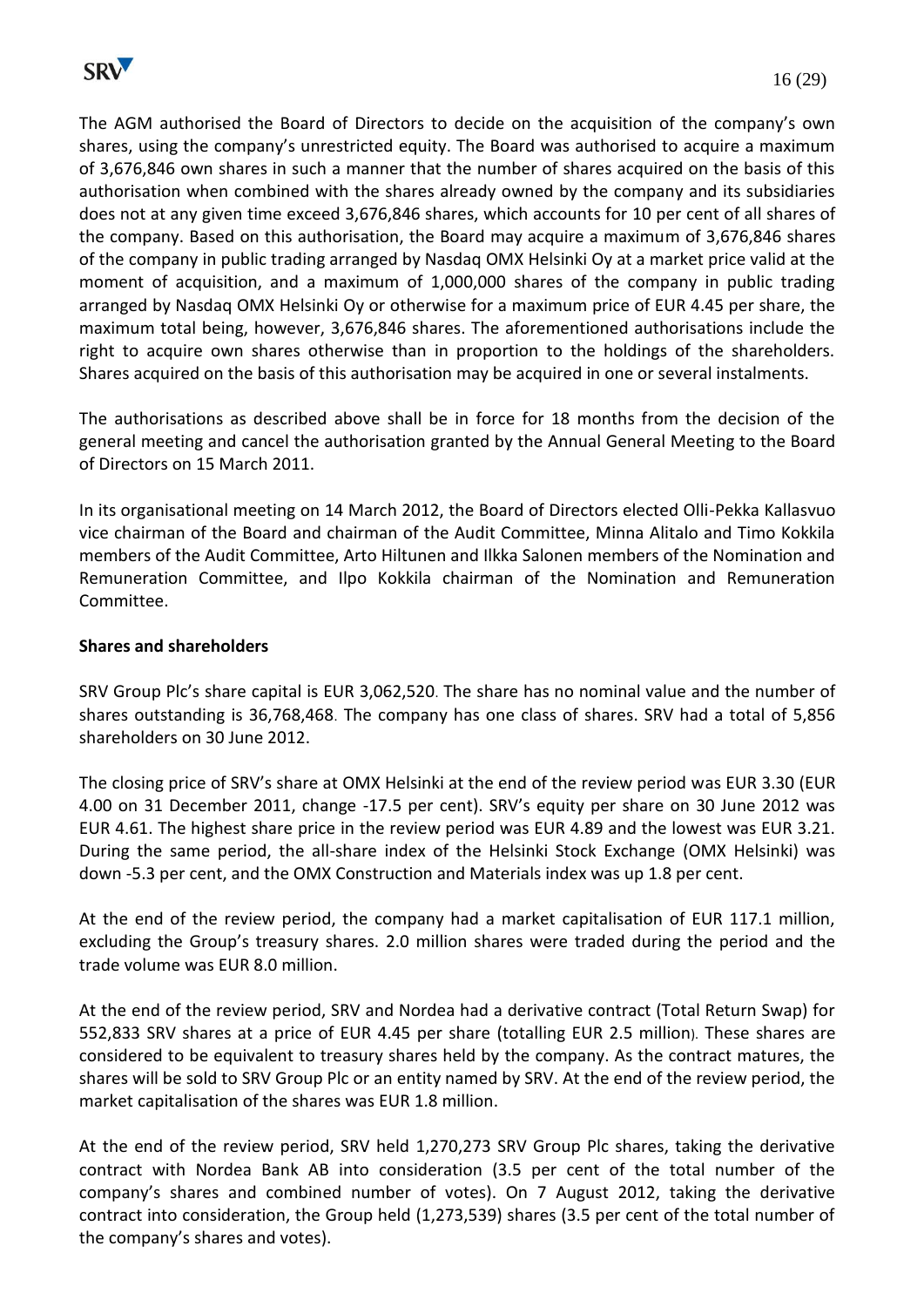

On 15 February 2012, SRV's Board of Directors confirmed the Group's strategy for 2012–2016. The Group's strategic targets are defined as follows:

- SRV's revenue grows faster than the construction industry in general, reaching the level of one billion
- International Operations account for more than 20 per cent of Group revenue
- Operating profit margin will reach 6 per cent
- Return on equity is at least 15 per cent
- Equity ratio will stay above 30 per cent
- The target is to pay dividends equalling 30 per cent of the annual result, taking into account the capital needs of business operations

For the set targets to be achieved, a significant increase in the number of developer-contracted projects is needed.

# **Events after the end of the reporting period**

After the review period, an appeal seeking a change to a Helsinki City Council decision on the Kalasatama Centre city plan was filed with the Helsinki Administrative Court. SRV and the City of Helsinki will review if the appeal has an impact on the current timetable of the Kalasatama Centre project.

The project extends over a lengthy period of time and it is estimated that the possible delay will not have an impact on SRV's full-year guidance or the overall timetable of the project. On 30 June 2012, around EUR 20 million was committed to the Centre's preliminary construction works.

# **Outlook for 2012**

SRV reiterates the outlook for 2012.

The volume and the completion schedules of developer-contracted housing production, trends in the margin of the order backlog, the number of new construction contracts, and the materialisation of planned project sales all have an effect on the trends and allocation of revenue and profitability in 2012. Developer-contracted housing production is recognised upon delivery. Based on the available completion schedules, SRV estimates that a total of 451 developer-contracted residential units will be completed in 2012.

The Group's full-year revenue is estimated to be at least on a par with the previous year level (EUR 672.2 million 1-12/2011). The Group's profit before taxes is estimated to exceed the level of the previous year (EUR 10.8 million).

Espoo 7 August 2012

Board of Directors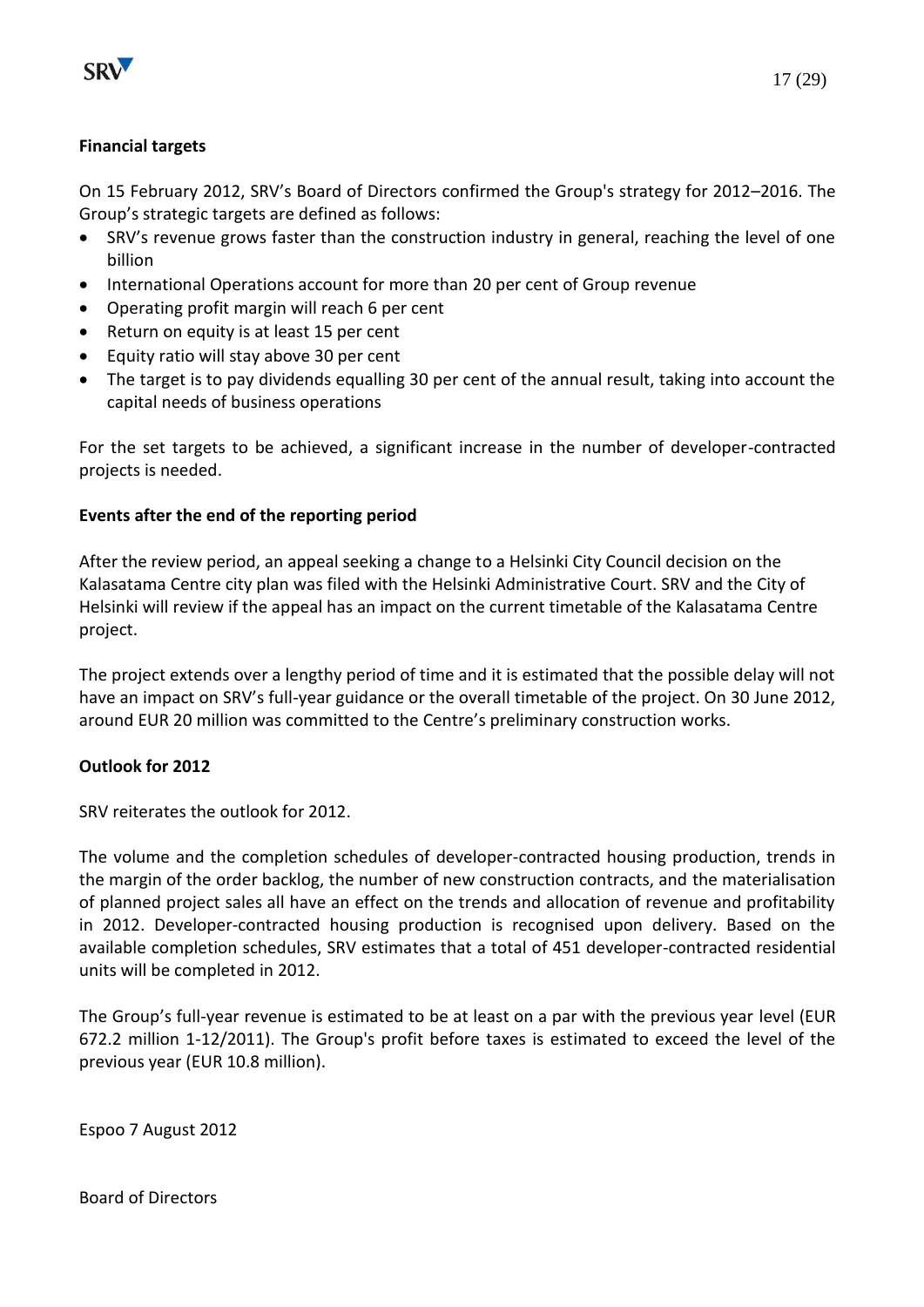

All forward-looking statements in this review are based on the management's current expectations and beliefs about future events, and actual results may differ materially from the expectations and beliefs such statements contain.

For further information, please contact

Jukka Hienonen, President and CEO, +358 (201) 455 213 Hannu Linnoinen, Executive Vice President, CFO, +358 (201) 455 990, +358 (50) 523 5850 Taneli Hassinen, Vice President, Communications and Brand, +358 (201) 455 208, +358 (40) 504 3321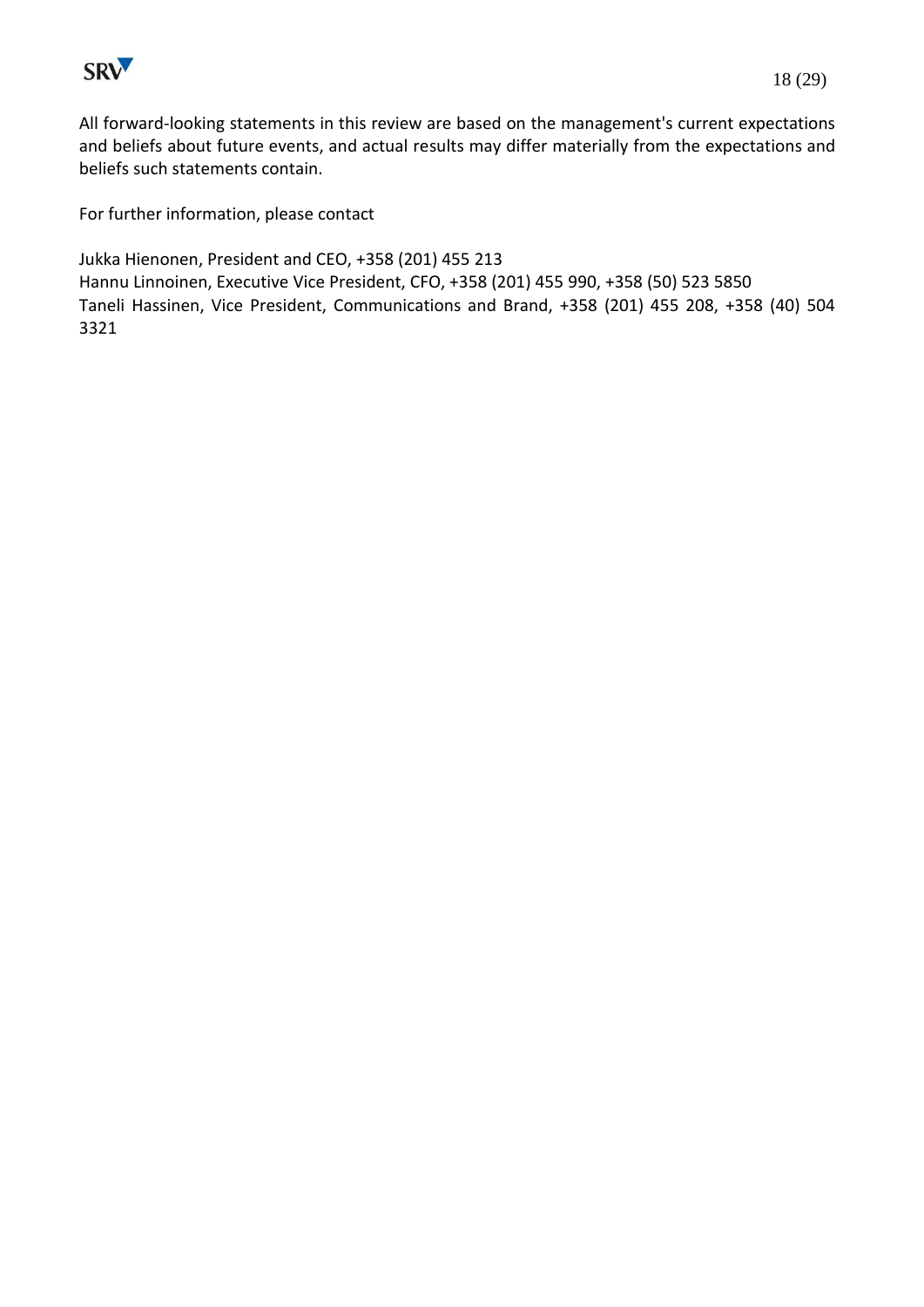

|                                                  |                    | $1 - 6/$ | $1 - 6/$  | $4 - 6/$       | $4 - 6/$       | $1-12/$ |
|--------------------------------------------------|--------------------|----------|-----------|----------------|----------------|---------|
|                                                  |                    | 2012     | 2011      | 2012           | 2011           | 2011    |
| Revenue                                          | <b>EUR</b> million | 310.4    | 269.2     | 169.7          | 136.6          | 672.2   |
| Operating profit                                 | <b>EUR</b> million | 4.9      | 0.7       | 3.1            | $-0.3$         | 14.1    |
| Operating profit, % of revenue                   | %                  | 1.6      | 0.3       | 1.8            | $-0.2$         | 2.1     |
| Profit before taxes                              | <b>EUR</b> million | 2.8      | 0.0       | 2.5            | $-1.7$         | 10.8    |
| Profit before taxes, % of revenue                | $\%$               | 0.9      | 0.0       | 1.5            | $-1.3$         | 1.6     |
| Net profit attributable to equity holders of the |                    |          |           |                |                |         |
| parent company                                   | <b>EUR</b> million | 1.1      | $-0.5$    | 1.5            | $-2.1$         | 5.9     |
| Return on equity $1$                             | $\%$               | 1.3      | $-1.3$    |                |                | 3.3     |
| Return on investment <sup>1)</sup>               | %                  | 2.7      | 1.4       |                |                | 4.5     |
| Invested capital                                 | <b>EUR</b> million | 472.0    | 446.5     |                |                | 454.0   |
| Equity ratio                                     | $\%$               | 29.7     | 31.7      |                |                | 31.0    |
| Net interest-bearing debt                        | <b>EUR</b> million | 288.0    | 263.5     |                |                | 271.8   |
| Gearing ratio                                    | %                  | 172.3    | 162.2     |                |                | 160.2   |
|                                                  |                    |          |           |                |                |         |
| Order backlog                                    | <b>EUR</b> million | 746.3    | 673.5     |                |                | 810.8   |
| New agreements                                   | <b>EUR</b> million | 208.1    | 310.9     |                |                | 811.6   |
| Personnel on average                             |                    | 989      | 828       |                |                | 880     |
| Property, plant and equipment investments        | <b>EUR</b> million | 1.2      | 2.8       | 0.6            | 1.3            | 10.2    |
| Property, plant and equipment investments, %     |                    |          |           |                |                |         |
| of revenue                                       | $\%$               | 0.4      | $1.0\,$   | 0.4            | 1.0            | 1.5     |
| Earnings per share, share issue adjusted         | <b>EUR</b>         | 0.03     | $-0.01$   | 0.04           | $-0.06$        | 0.17    |
| Equity per share, share issue adjusted           | <b>EUR</b>         | 4.61     | 4.51      | $\overline{a}$ | $\overline{a}$ | 4.68    |
| Dividend per share, share issue adjusted         | <b>EUR</b>         | 0.12     | 0.12      | $\overline{a}$ | $\overline{a}$ | 0.12    |
| Dividend payout ratio                            | $\%$               | 400.0    | $-1200.0$ | $\overline{a}$ | $\overline{a}$ | 70.6    |
| Dividend yield                                   | %                  | 3.6      | 2.0       |                |                | 3.0     |
| Price per earnings ratio                         |                    | 110.0    | $-600.0$  |                | $\overline{a}$ | 23.5    |
| Share price development                          |                    |          |           |                |                |         |
| Share price at the end of the period             | <b>EUR</b>         | 3.30     | 6.00      |                |                | 4.00    |
| Average share price                              | <b>EUR</b>         | 4.03     | 6.76      | $\blacksquare$ | $\overline{a}$ | 5.88    |
| Lowest share price                               | <b>EUR</b>         | 3.21     | 5.60      |                | $\overline{a}$ | 3.83    |
| Highest share price                              | <b>EUR</b>         | 4.89     | 7.43      |                | $\overline{a}$ | 7.43    |
| Market capitalisation at the end of the period   | <b>EUR</b> million | 117.1    | 213.1     |                | $\overline{a}$ | 142.0   |
| <b>Trading volume</b>                            | 1,000              | 1959     | 7 5 6 3   |                | $\overline{a}$ | 8759    |
| Trading volume                                   | %                  | 5.5      | 21.9      |                | $\overline{a}$ | 25.0    |
| Weighted average number of shares                |                    |          |           |                |                |         |
| outstanding                                      | 1,000              | 35 499   | 34 530    |                | $\overline{a}$ | 35 0 23 |
| Number of shares outstanding at the end of       |                    |          |           |                |                |         |
| the period                                       | 1,000              | 35 4 98  | 35 5 24   |                | $\overline{a}$ | 35 503  |

1) In calculating the key ratio only the profit for the period has been annualised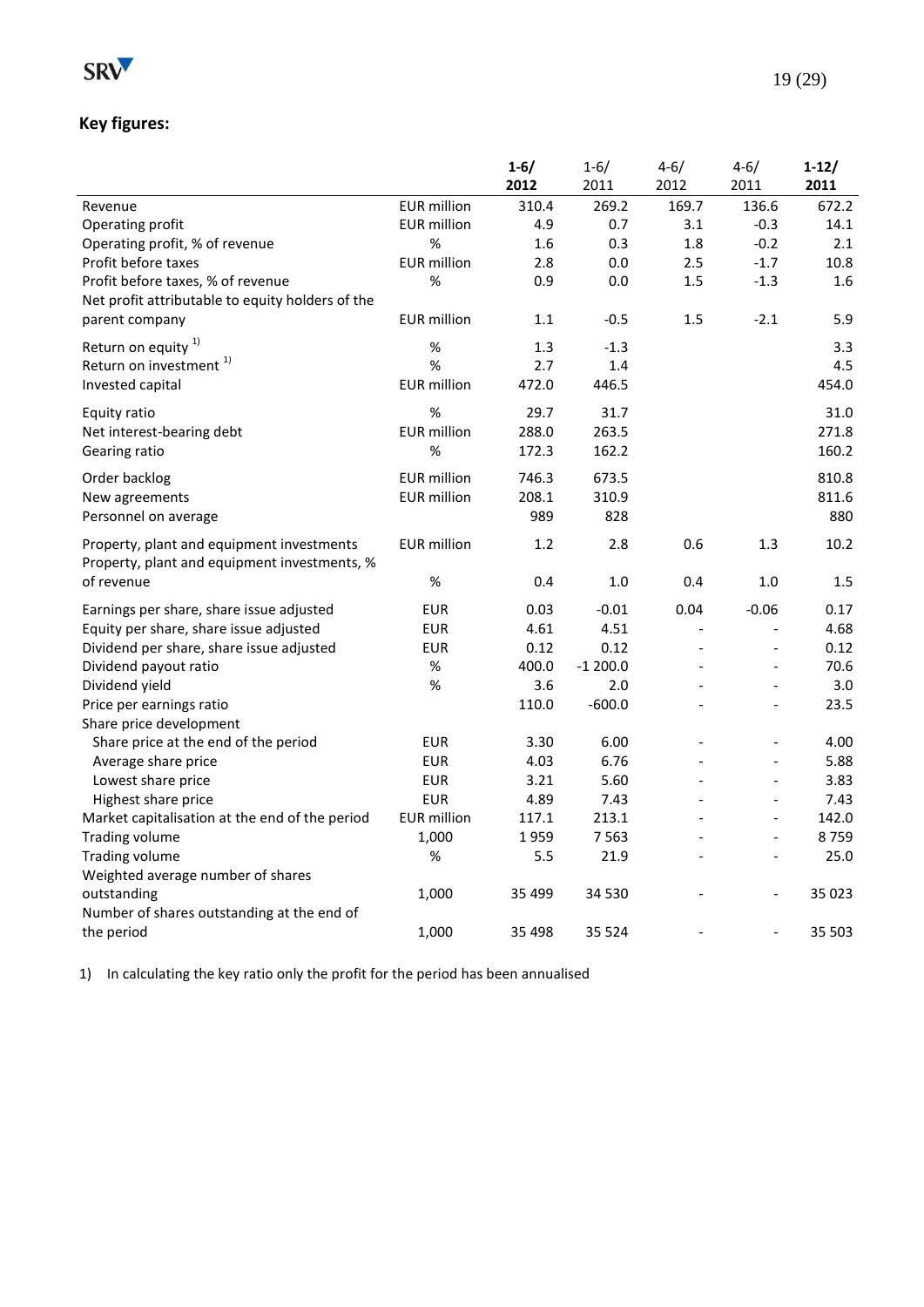

# **Calculation of key figures:**

| Gearing ratio, %                    |          |      | Net interest-bearing debt                                                                                         |
|-------------------------------------|----------|------|-------------------------------------------------------------------------------------------------------------------|
|                                     | $=$      | 100x | <b>Total equity</b>                                                                                               |
|                                     |          |      |                                                                                                                   |
| Return on equity, %                 | $=$      | 100x | Profit before taxes - income taxes                                                                                |
|                                     |          |      | Total equity, average                                                                                             |
|                                     |          |      |                                                                                                                   |
| Return on investment, %             | $=$      | 100x | Profit before taxes + interest and other financial expenses                                                       |
|                                     |          |      | Invested capital, average                                                                                         |
| Equity ratio, %                     |          |      |                                                                                                                   |
|                                     | $=$      | 100x | Total equity<br>Total assets - advances received                                                                  |
|                                     |          |      |                                                                                                                   |
|                                     |          |      | Total assets - non-interest bearing debt - deferred tax                                                           |
| <b>Invested capital</b>             | Ξ        |      | liabilities - provisions                                                                                          |
|                                     |          |      |                                                                                                                   |
| Net interest bearing debt           | $=$      |      | Interest bearing debt - cash and cash equivalents                                                                 |
|                                     |          |      |                                                                                                                   |
| Earnings per share, share issue     |          |      | Net profit for the period attributable to equity holders of the                                                   |
| adjusted                            | $=$      |      | parent company                                                                                                    |
|                                     |          |      | Weighted average number of shares outstanding                                                                     |
| Equity per share, share issue       |          |      | Shareholders' equity attributable to equity holders of the                                                        |
| adjusted                            |          |      | parent company                                                                                                    |
|                                     | $=$      |      | Number of shares outstanding at the end of the period, share                                                      |
|                                     |          |      | issue adjusted                                                                                                    |
|                                     |          |      |                                                                                                                   |
| Price per earnings ratio            | Ξ        |      | Share price at the end of the period                                                                              |
|                                     |          |      | Earnings per share, share issue adjusted                                                                          |
|                                     |          |      |                                                                                                                   |
| Dividend payout ratio, %            | $=$      | 100x | Dividend per share. share issue adjusted<br>Earnings per share, share issue adjusted                              |
|                                     |          |      |                                                                                                                   |
| Dividend yield, %                   |          |      | Dividend per share. share issue adjusted                                                                          |
|                                     | $=$      | 100x | Share price at the end of the period, share issue adjusted                                                        |
|                                     |          |      |                                                                                                                   |
| Average share price                 |          |      | Number of shares traded in euros during the period                                                                |
|                                     | Ξ        |      | Number of shares traded during the period                                                                         |
|                                     |          |      |                                                                                                                   |
| Market capitalisation at the end of | $\equiv$ |      | Number of shares outstanding at the end of the period x                                                           |
| the period                          |          |      | share price at the end of the period                                                                              |
|                                     |          |      |                                                                                                                   |
| <b>Trading volume</b>               | Ξ        |      | Number of shares traded during the period and in relation to<br>the weighted average number of shares outstanding |
|                                     |          |      |                                                                                                                   |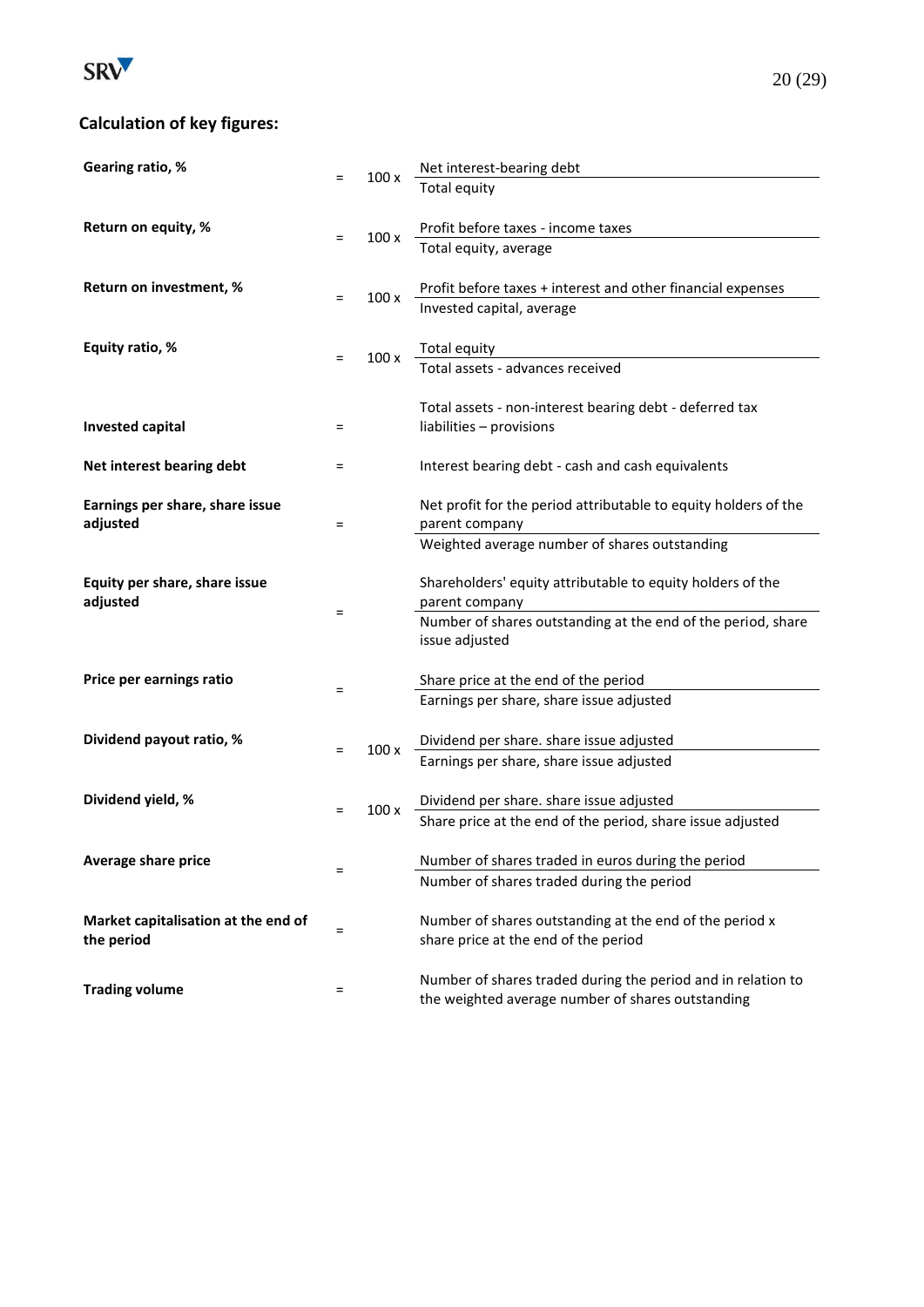

#### **SRV Group Plc Interim Report 1.1. - 30.6.2012: TABLES**

Appendixes

1) Condensed consolidated financial statements: income statement, balance sheet, statement of changes in equity, cash flow statement, commitments and contingent liabilities, derivative contracts liabilities

- 2) Quarterly development
- 3) Segment information
- 4) Events after the reporting period

#### **1. Group financials 1.1. - 30.6.2012**

The interim report has been prepared in accordance with the accounting policies set out in the IAS 34 standard and the information disclosed is unaudited. SRV has applied the same accounting principles as in its year-end financial statements for 2011. The figures in the tables have been rounded which should be noted when counting the total sums.

SRV's reporting segments comprise Domestic Operations, International Operations and Other Operations. The operating segment figures are disclosed in accordance with IFRS 8, following the accounting principles applied in the consolidated financial statements.

The following standards, amendments and interpretations shall be applied as from the accounting period beginning on 1 January 2012 or thereafter. Based on current information, these standards, amendments and interpretations have no impact on Group's financial position. To some extent, they have impact on the presentation of of consolidated financial statements.

- IFRS 7 Financial Instruments: Disclosures Transfers of Financial Assets. (effect for financial periods beginning on or after 1 July 2011).
- Annual improvements 2011 (effective on 1 January 2012). The Group will apply this amendment as of 1 January 2012.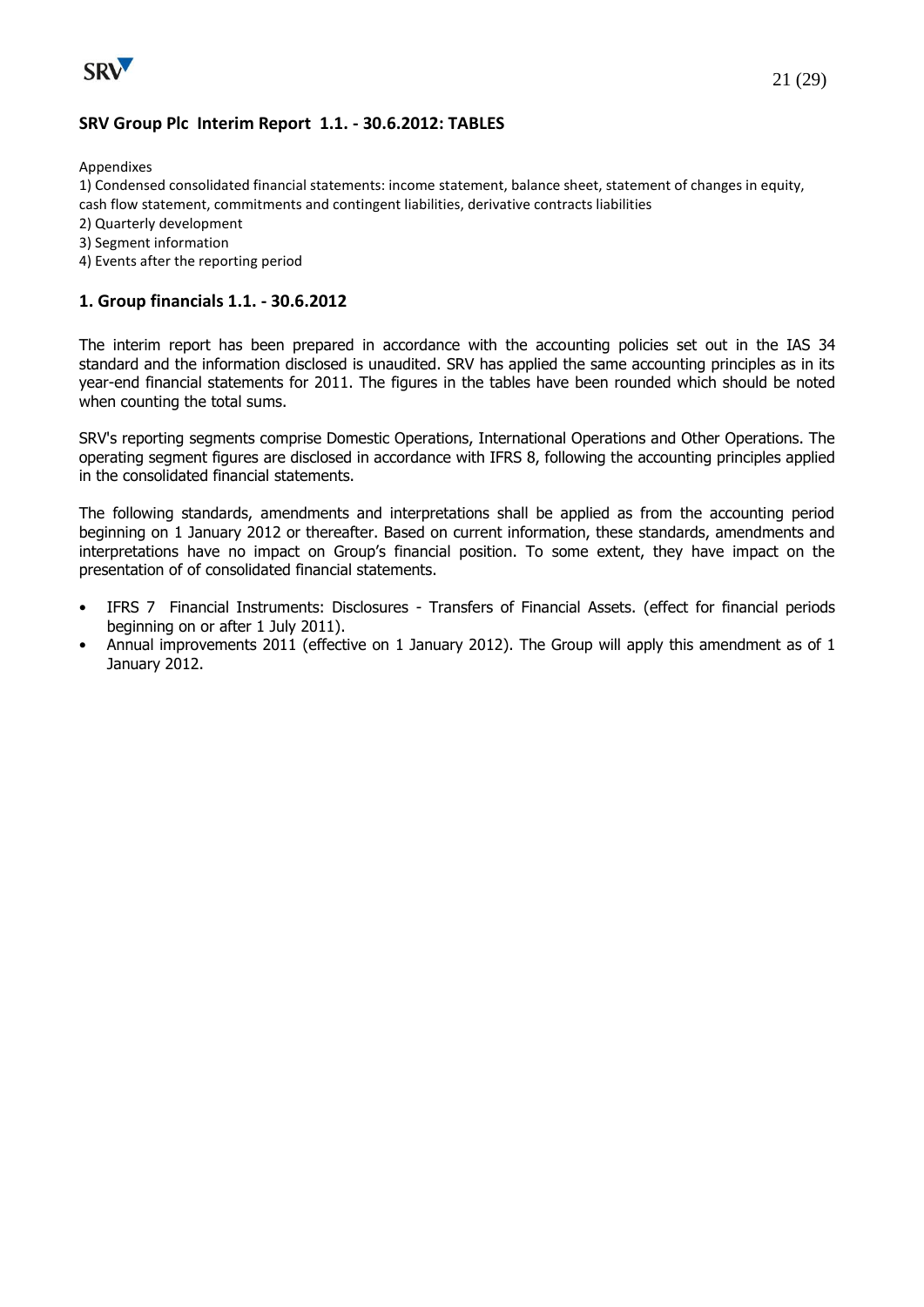

| <b>Consolidated income</b>                                                                                                                                                                                          |            |                  |                  |                  |                  |                  |                 |
|---------------------------------------------------------------------------------------------------------------------------------------------------------------------------------------------------------------------|------------|------------------|------------------|------------------|------------------|------------------|-----------------|
| statement                                                                                                                                                                                                           | $1 - 6/$   | $1 - 6/$         | change,          | change,          | $4 - 6/$         | $4 - 6/$         | $1-12/$         |
| (EUR million)                                                                                                                                                                                                       | 2012       | 2011             | <b>MEUR</b>      | %                | 2012             | 2011             | 2011            |
| Revenue                                                                                                                                                                                                             | 310.4      | 269.2            | 41.3             | 15.3             | 169.7            | 136.6            | 672.2           |
| Other operating income                                                                                                                                                                                              | 1.7        | 2.2              | $-0.5$           | $-23.0$          | 0.8              | 1.1              | 4.5             |
| Change in inventories of finished                                                                                                                                                                                   |            |                  |                  |                  |                  |                  |                 |
| goods and work in progress                                                                                                                                                                                          | 24.6       | 25.2             | $-0.6$           | $-2.4$           | 13.6             | 25.7             | 6.1             |
| Use of materials and services                                                                                                                                                                                       | $-289.5$   | $-258.6$         | $-30.9$          | 11.9             | $-159.3$         | $-143.6$         | $-593.2$        |
| Employee benefit expenses<br>Share of results of associated                                                                                                                                                         | $-32.7$    | $-27.9$          | $-4.9$           | 17.5             | $-17.0$          | $-14.9$          | $-55.7$         |
| companies                                                                                                                                                                                                           | $-0.1$     | $-0.2$           | 0.1              | $-63.4$          | $-0.2$           | $-0.1$           | $-1.1$          |
| Depreciation and impairments                                                                                                                                                                                        | $-2.5$     | $-1.6$           | $-0.9$           | 53.6             | $-0.7$           | $-0.8$           | $-3.8$          |
| Other operating expenses                                                                                                                                                                                            | $-7.1$     | $-7.7$           | 0.6              | $-7.3$           | $-3.8$           | $-4.4$           | $-15.0$         |
| <b>Operating profit</b>                                                                                                                                                                                             | 4.9        | 0.7              | 4.2              | 604.6            | 3.1              | $-0.3$           | 14.1            |
| Financial income                                                                                                                                                                                                    | 1.6        | 2.4              | $-0.8$           | $-33.8$          | 0.8              | 1.0              | 5.4             |
| <b>Financial expenses</b><br>Financial income and expenses,                                                                                                                                                         | $-3.7$     | $-3.2$           | $-0.5$           | 17.4             | $-1.5$           | $-2.4$           | $-8.7$          |
| total                                                                                                                                                                                                               | $-2.1$     | $-0.7$           | $-1.4$           | 184.5            | $-0.6$           | $-1.4$           | $-3.3$          |
| <b>Profit before taxes</b>                                                                                                                                                                                          | 2.8        | 0.0              | 2.8              |                  | 2.5              | $-1.7$           | 10.8            |
| Income taxes                                                                                                                                                                                                        | $-1.6$     | $-1.0$           | $-0.7$           | 68.2             | $-0.9$           | $-0.4$           | $-5.5$          |
| Net profit for the period                                                                                                                                                                                           | 1.1        | $-1.0$           | 2.1              | $-210.4$         | 1.6              | $-2.1$           | 5.3             |
| <b>Attributable to</b><br>Equity holders of the parent<br>company<br>Non-controlling interests<br>Earnings per share calculated on the<br>profit attributable to equity holders<br>of the parent company (undiluted | 1.1<br>0.0 | $-0.5$<br>$-0.5$ |                  |                  | 1.5<br>0.0       | $-2.1$<br>$-0.1$ | 5.9<br>$-0.5$   |
| and diluted)                                                                                                                                                                                                        | 0.03       | $-0.01$          |                  |                  | 0.04             | $-0.06$          | 0.17            |
| <b>Statement of comprehensive income</b><br>(EUR million)                                                                                                                                                           |            |                  | $1 - 6/$<br>2012 | $1 - 6/$<br>2011 | $4 - 6/$<br>2012 | $4 - 6/$<br>2011 | $1-12/$<br>2011 |
| Net profit for the period                                                                                                                                                                                           |            |                  | 1.1              | $-1.0$           | 1.6              | $-2.1$           | 5.3             |
| Other comprehensive income:                                                                                                                                                                                         |            |                  |                  |                  |                  |                  |                 |
| Foreign currency translation differences for foreign operations<br>Gains and losses on remeasuring available-for-sale financial                                                                                     |            |                  | 0.0              | 0.0              | 0.0              | 0.0              | 0.1             |
| assets<br>Income tax relating to components of other comprehensive                                                                                                                                                  |            |                  | 0.0              | 0.0              | 0.0              | 0.0              | 0.0             |
| income                                                                                                                                                                                                              |            |                  | 0.0              | 0.0              | 0.0              | 0.0              | 0.0             |
| Total comprehensive income for the period, net of tax                                                                                                                                                               |            |                  | 0.0              | 0.0              | 0.0              | 0.0              | 0.1             |
| Total comprehensive income for the period                                                                                                                                                                           |            |                  | $1.2$            | $-1.0$           | 1.6              | $-2.1$           | 5.4             |
| Profit for the period attributable to:                                                                                                                                                                              |            |                  |                  |                  |                  |                  |                 |
| Equity holders of the parent company                                                                                                                                                                                |            |                  | $1.1\,$          | $-0.5$           | 1.6              | $-2.1$           | 5.9             |
| Non-controlling interests                                                                                                                                                                                           |            |                  | 0.0              | $-0.5$           | 0.0              | $-0.1$           | $-0.5$          |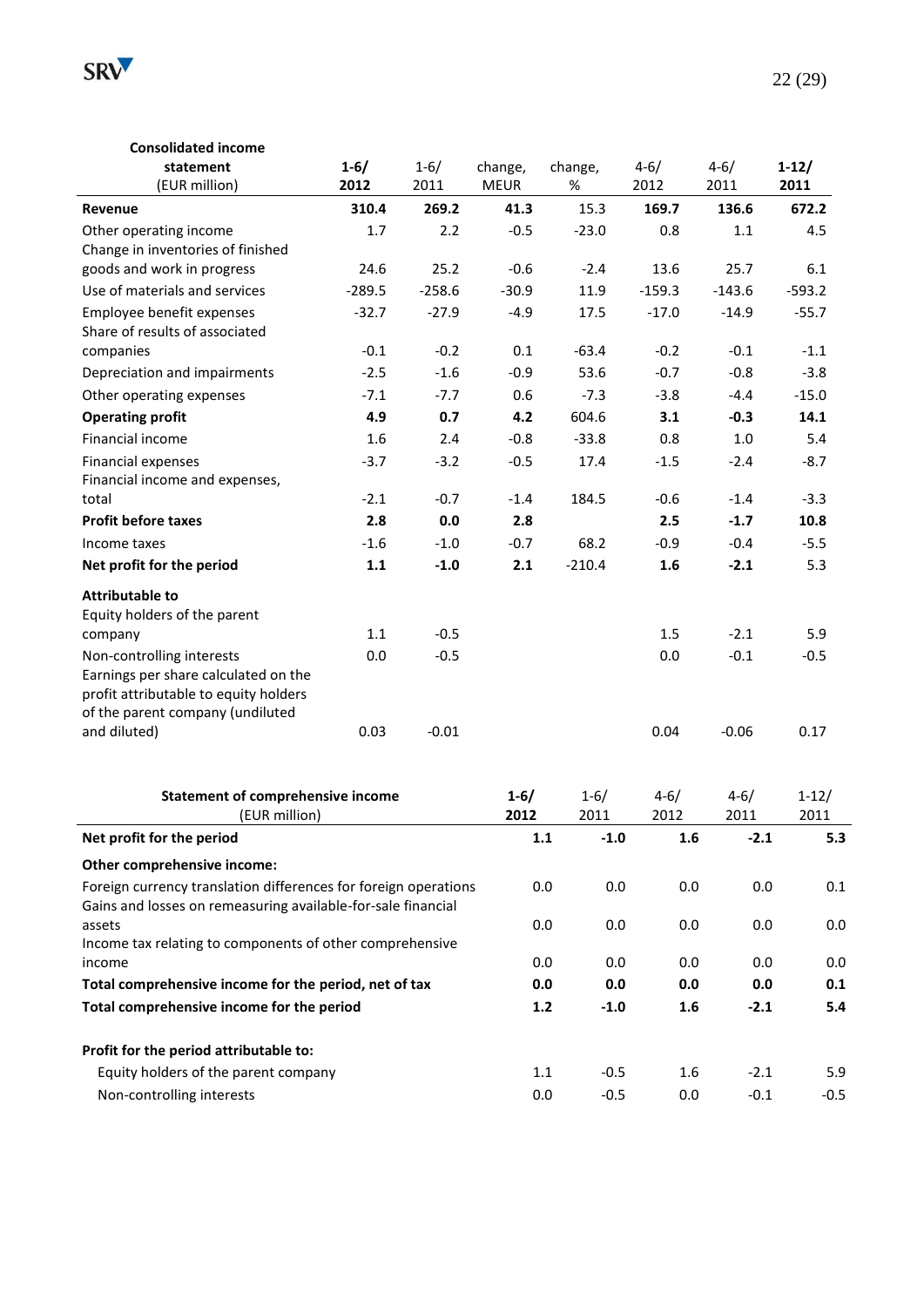

| <b>Consolidated balance sheet</b>                              |         | change, |            |          |  |  |
|----------------------------------------------------------------|---------|---------|------------|----------|--|--|
| (EUR million)                                                  | 30.6.12 | 30.6.11 | %          | 31.12.11 |  |  |
| <b>ASSETS</b>                                                  |         |         |            |          |  |  |
| <b>Non-current assets</b>                                      |         |         |            |          |  |  |
| Property, plant and equipment                                  | 13.6    | 15.4    | $-12.1$    | 15.2     |  |  |
| Goodwill                                                       | 1.7     | 1.7     | 0.0        | 1.7      |  |  |
| Other intangible assets                                        | 0.5     | 0.4     | 42.4       | 0.5      |  |  |
| Other financial assets                                         | 10.9    | 6.0     | 83.7       | 10.8     |  |  |
| Receivables                                                    | 8.2     | 8.3     | $-0.9$     | 8.2      |  |  |
| Loan receivables from associated companies                     |         |         |            |          |  |  |
| and joint ventures                                             | 13.2    | 12.8    | 2.7        | 13.0     |  |  |
| Deferred tax assets                                            | 5.4     | 5.9     | $-7.4$     | 5.0      |  |  |
| Non-current assets, total                                      | 53.6    | 50.5    | 6.2        | 54.4     |  |  |
| <b>Current assets</b>                                          |         |         |            |          |  |  |
| Inventories                                                    | 383.6   | 360.6   | 6.4        | 354.4    |  |  |
| Trade and other receivables                                    | 113.7   | 85.4    | 33.1       | 133.5    |  |  |
| Loan receivables from associated companies                     |         |         |            |          |  |  |
| and joint ventures                                             | 31.6    | 32.7    | $-3.3$     | 32.0     |  |  |
| Current tax receivables                                        | 4.0     | 2.8     | 46.0       | 1.5      |  |  |
| Cash and cash equivalents                                      | 16.9    | 20.5    | $-17.5$    | 12.5     |  |  |
| Current assets, total                                          | 549.8   | 502.0   | 9.5        | 533.9    |  |  |
| <b>ASSETS, TOTAL</b>                                           | 603.4   | 552.4   | 9.2        | 588.3    |  |  |
| <b>Consolidated balance sheet</b>                              |         |         | change,    |          |  |  |
| (EUR million)                                                  | 30.6.12 | 30.6.11 | %          | 31.12.11 |  |  |
| <b>EQUITY AND LIABILITIES</b>                                  |         |         |            |          |  |  |
| Equity attributable to equity holders of the<br>parent company |         |         |            |          |  |  |
| Share capital                                                  | 3.1     | 3.1     | 0.0        | 3.1      |  |  |
| Invested free equity fund                                      | 92.2    | 92.0    | 0.2        | 92.1     |  |  |
| Tranclation differences                                        | n n     | $-0.1$  | <b>867</b> | $-0.1$   |  |  |

| parent company                               |       |        |         |        |
|----------------------------------------------|-------|--------|---------|--------|
| Share capital                                | 3.1   | 3.1    | 0.0     | 3.1    |
| Invested free equity fund                    | 92.2  | 92.0   | 0.2     | 92.1   |
| <b>Translation differences</b>               | 0.0   | $-0.1$ | 86.7    | $-0.1$ |
| Fair value reserve                           | 0.0   | 0.0    |         | 0.0    |
| Retained earnings                            | 68.4  | 65.3   | 4.8     | 71.0   |
| Equity attributable to equity holders of the |       |        |         |        |
| parent company, total                        | 163.7 | 160.3  | 2.1     | 166.2  |
| <b>Non-controlling interests</b>             | 3.5   | 2.2    | 57.5    | 3.5    |
| Equity, total                                | 167.1 | 162.5  | 2.9     | 169.7  |
| <b>Non-current liabilities</b>               |       |        |         |        |
| Deferred tax liabilities                     | 1.4   | 1.7    | $-21.8$ | 1.0    |
| Provisions                                   | 5.4   | 4.2    | 26.7    | 5.4    |
| Interest-bearing liabilities                 | 135.9 | 88.0   | 54.5    | 90.1   |
| Other liabilities                            | 7.1   | 0.9    | 665.6   | 7.8    |
| Non-current liabilities, total               | 149.8 | 94.9   | 57.8    | 104.4  |
| <b>Current liabilities</b>                   |       |        |         |        |
| Trade and other payables                     | 112.2 | 94.3   | 19.0    | 113.6  |
| Current tax payables                         | 1.9   | 1.7    | 11.7    | 2.6    |
| Provisions                                   | 3.5   | 3.0    | 13.8    | 3.9    |
| Interest-bearing liabilities                 | 168.9 | 196.0  | $-13.8$ | 194.2  |
| <b>Current liabilities, total</b>            | 286.5 | 295.1  | $-2.9$  | 314.3  |
| Liabilities, total                           | 436.2 | 390.0  | 11.9    | 418.7  |
| <b>EQUITY AND LIABILITIES</b>                | 603.4 | 552.4  | 9.2     | 588.3  |
|                                              |       |        |         |        |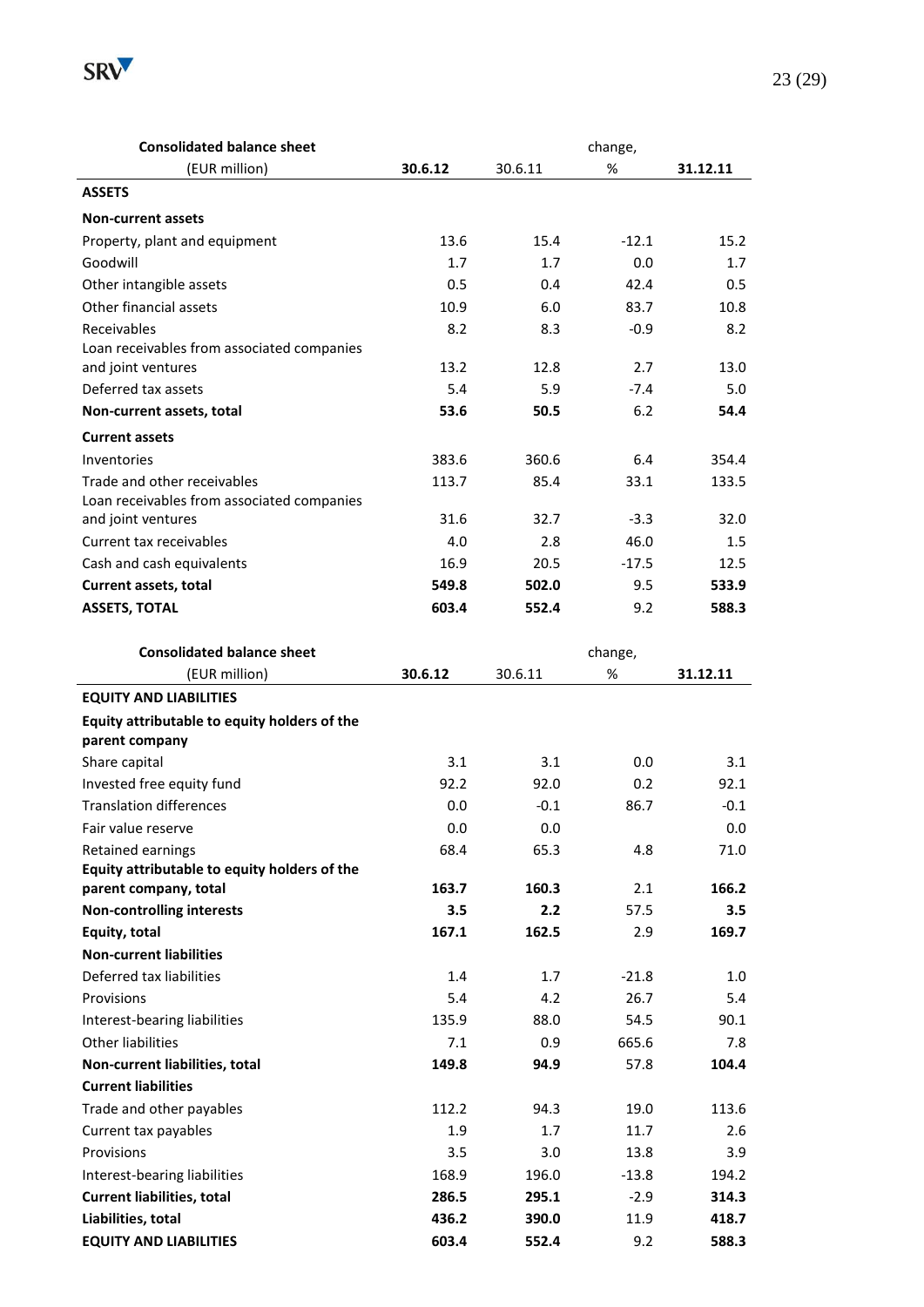

#### **Consolidated cash flow statement**

| (EUR million)                                               | $1 - 6/2012$ | $1 - 6/2011$ | 1-12/2011 |
|-------------------------------------------------------------|--------------|--------------|-----------|
| Cash flows from operating activities                        |              |              |           |
| Net profit for the period                                   | 1.1          | $-1.0$       | 5.3       |
| Adjustments:                                                |              |              |           |
| Depreciation and impairments                                | 2.5          | 1.6          | 3.8       |
| Non-cash transactions                                       | $-1.7$       | 0.2          | 3.9       |
| Financial income and expenses                               | 2.1          | 0.7          | 3.3       |
| Capital gains on sales of tangible and intangible assets    | 0.0          | 0.0          | 0.0       |
| Income taxes                                                | 1.6          | 1.0          | 5.5       |
| Adjustments, total                                          | 4.5          | 3.5          | 16.4      |
| Changes in working capital:                                 |              |              |           |
| Change in loan receivables                                  | 20.7         | 1.7          | $-18.9$   |
| Change in trade and other receivables                       | 0.4          | $-20.8$      | $-45.6$   |
| Change in inventories                                       | $-29.4$      | $-36.4$      | $-30.7$   |
| Change in trade and other payables                          | $-2.4$       | 13.1         | 40.1      |
| Changes in working capital, total                           | $-10.6$      | $-42.3$      | $-55.1$   |
| Interest paid                                               | $-4.4$       | $-4.5$       | $-9.0$    |
| Interest received                                           | 0.9          | 2.6          | 3.1       |
| Dividends received                                          | 0.0          | 0.0          | 0.0       |
| Income taxes paid                                           | $-2.4$       | $-2.1$       | $-5.9$    |
| Net cash flow from operating activities                     | $-10.9$      | $-43.8$      | $-45.2$   |
| Cash flow from investing activities                         |              |              |           |
| Acquisition of subsidiaries, net of cash                    | 0.0          | $-0.8$       | $-0.8$    |
| Property, plant and equipment                               | $-0.9$       | $-1.2$       | $-3.1$    |
| Intangible assets                                           | $-0.1$       | 0.0          | $-0.2$    |
| Other financial assets                                      | $-0.2$       | $-0.8$       | $-6.1$    |
| Sale of property, plant and equipment and intangible assets | 0.1          | 0.0          | 0.0       |
| Sale of financial assets                                    | 0.1          | 0.0          | 0.5       |
| Net cash used in investing activities                       | $-1.0$       | $-2.8$       | $-9.7$    |
| Cash flows from financing activities                        |              |              |           |
| Proceeds from loans                                         | 38.7         | 3.0          | 29.0      |
| Repayments of loans                                         | $-9.2$       | 0.0          | $-11.5$   |
| Change in loan receivables                                  | 0.0          | 0.0          | $0.0\,$   |
| Change in housing corporation loans                         | 17.4         | $-4.7$       | 1.5       |
| Change in credit limits                                     | $-26.3$      | 55.6         | 35.0      |
| Purchase of treasury shares                                 | 0.0          | 9.9          | 10.3      |
| Dividends paid                                              | $-4.3$       | $-4.1$       | $-4.1$    |
| Net cash from financing activities                          | 16.3         | 59.9         | 60.3      |
| Net change in cash and cash equivalents                     | 4.4          | 13.4         | 5.4       |
| Cash and cash equivalents at the beginning of period        | 12.5         | 7.1          | 7.1       |
| Cash and cash equivalents at the end of period              | 16.9         | 20.5         | 12.5      |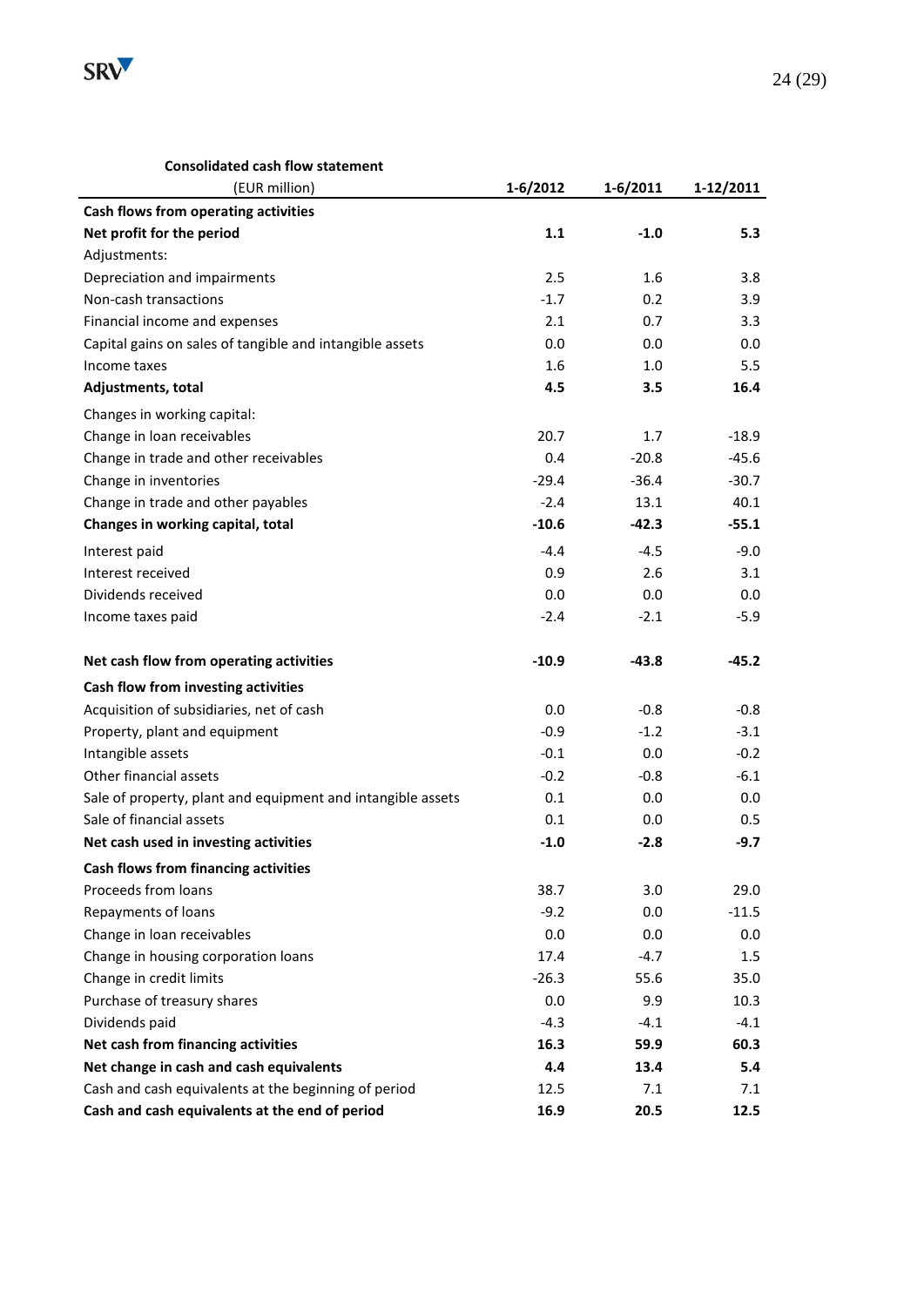

#### **Statement of changes in Group equity 1.1. - 30.6.2012**

|                             |                  |                                          | Equity attributable to               |                          |                      |        |                                  |                 |
|-----------------------------|------------------|------------------------------------------|--------------------------------------|--------------------------|----------------------|--------|----------------------------------|-----------------|
|                             |                  | the equity holders of the parent company |                                      |                          |                      |        |                                  |                 |
| (EUR million)               | Share<br>capital | Invested<br>free<br>equity<br>fund       | Trans-<br>lation<br>differ-<br>ences | Fair<br>value<br>reserve | Retained<br>earnings | Total  | Non-<br>controlling<br>interests | Total<br>equity |
| <b>Equity on 1.1.2012</b>   | 3.1              | 92.1                                     | $-0.1$                               | 0.0                      | 71.1                 | 166.2  | 3.5                              | 169.7           |
| Total income and expenses   |                  |                                          |                                      |                          |                      |        |                                  |                 |
| for the financial year      | 0.0              | 0.0                                      | 0.0                                  | 0.0                      | 1.1                  | 1.1    | 0.0                              | 1.1             |
| Dividends paid              | 0.0              | 0.0                                      | 0.0                                  | 0.0                      | $-4.3$               | $-4.3$ | 0.0                              | $-4.3$          |
| Share based incentive plan  | 0.0              | 0.0                                      | 0.0                                  | 0.0                      | 0.5                  | 0.6    | 0.0                              | 0.6             |
| Purchase of treasury shares | 0.0              | 0.0                                      | 0.0                                  | 0.0                      | 0.0 <sub>l</sub>     | 0.0    | 0.0                              | 0.0             |
| Sale of treasury shares     | 0.0              | 0.0                                      | 0.0                                  | 0.0                      | 0.0                  | 0.0    | 0.0                              | 0.0             |
| Other changes               | 0.0              | 0.0                                      | 0.0                                  | 0.0                      | 0.0 <sub>l</sub>     | 0.0    | 0.0                              | 0.0             |
| <b>Equity on 30.6.2012</b>  | 3.1              | 92.2                                     | $-0.1$                               | 0.0                      | 68.5                 | 163.7  | 3.5                              | 167.1           |

#### **Statement of changes in Group equity 1.1. - 30.6.2011**

|                                  |                  |                                          | Equity attributable to               |                          |                      |        |                                  |                 |
|----------------------------------|------------------|------------------------------------------|--------------------------------------|--------------------------|----------------------|--------|----------------------------------|-----------------|
|                                  |                  | the equity holders of the parent company |                                      |                          |                      |        |                                  |                 |
| (EUR million)                    | Share<br>capital | Invested<br>free<br>equity<br>fund       | Trans-<br>lation<br>differ-<br>ences | Fair<br>value<br>reserve | Retained<br>earnings | Total  | Non-<br>controlling<br>interests | Total<br>equity |
| <b>Equity on 1.1.2011</b>        | 3.1              | 87.8                                     | $-0.1$                               | 0.0                      | 63.8                 | 154.5  | 2.7                              | 157.2           |
| <b>Total income and expenses</b> |                  |                                          |                                      |                          |                      |        |                                  |                 |
| for the financial year           | 0.0              | 0.0                                      | 0.0                                  | 0.0                      | $-0.5$               | $-0.5$ | $-0.5$                           | $-1.0$          |
| Dividends paid                   | 0.0              | 0.0                                      | 0.0                                  | 0.0                      | $-4.1$               | $-4.1$ | 0.0                              | $-4.1$          |
| Share based incentive plan       | 0.0              | 0.3                                      | 0.0 <sub>l</sub>                     | 0.0                      | 0.3                  | 0.6    | 0.0                              | 0.6             |
| Purchase of treasury shares      | 0.0              | 0.0                                      | 0.0                                  | 0.0                      | 0.0                  | 0.0    | 0.0                              | 0.0             |
| Sale of treasury shares          | 0.0              | 4.0                                      | 0.0 <sub>l</sub>                     | 0.0                      | 5.9                  | 9.9    | 0.0                              | 9.9             |
| Other changes                    | 0.0              | 0.0                                      | 0.0 <sub>l</sub>                     | 0.0                      | $-0.1$               | $-0.1$ | 0.0                              | $-0.1$          |
| <b>Equity on 30.6.2011</b>       | 3.1              | 92.0                                     | $-0.1$                               | 0.0                      | 65.3                 | 160.3  | 2.2                              | 162.5           |

#### **Statement of changes in Group equity 1.1. - 31.12.2011**

|                                  |                  |                                    | Equity attributable to               |                          |                                          |        |                                  |                 |
|----------------------------------|------------------|------------------------------------|--------------------------------------|--------------------------|------------------------------------------|--------|----------------------------------|-----------------|
|                                  |                  |                                    |                                      |                          | the equity holders of the parent company |        |                                  |                 |
| (EUR million)                    | Share<br>capital | Invested<br>free<br>equity<br>fund | Trans-<br>lation<br>differ-<br>ences | Fair<br>value<br>reserve | Retained<br>earnings                     | Total  | Non-<br>controlling<br>interests | Total<br>equity |
| <b>Equity on 1.1.2011</b>        | 3.1              | 87.8                               | $-0.1$                               | 0.0                      | 63.8                                     | 154.5  | 2.7                              | 157.2           |
| <b>Total income and expenses</b> |                  |                                    |                                      |                          |                                          |        |                                  |                 |
| for the financial year           | 0.0              | 0.0                                | 0.1                                  | 0.0                      | 5.9                                      | 5.9    | $-0.5$                           | 5.4             |
| Dividends paid                   | 0.0              | 0.0                                | 0.0 <sub>l</sub>                     | 0.0                      | $-4.1$                                   | $-4.1$ | 0.0                              | $-4.1$          |
| Share based incentive plan       | 0.0              | 0.0                                | 0.0 <sub>l</sub>                     | 0.0                      | 0.9                                      | 0.9    | 0.0                              | 0.9             |
| Purchase of treasury shares      | 0.0              | 0.0                                | 0.0                                  | 0.0                      | 0.0                                      | 0.0    | 0.0                              | 0.0             |
| Sale of treasury shares          | 0.0              | 4.4                                | 0.0                                  | 0.0                      | 5.9                                      | 10.3   | 0.0                              | 10.3            |
| Other changes*                   | 0.0              | 0.0                                | 0.0 <sub>l</sub>                     | 0.0                      | $-1.4$                                   | $-1.4$ | 1.3                              | $-0.1$          |
| <b>Equity on 31.12.2011</b>      | 3.1              | 92.1                               | $-0.1$                               | 0.0                      | 71.0                                     | 166.2  | 3.5                              | 169.7           |

\* Other changes includes the loss of acquisition of non-controlling interests EUR 1.3 million.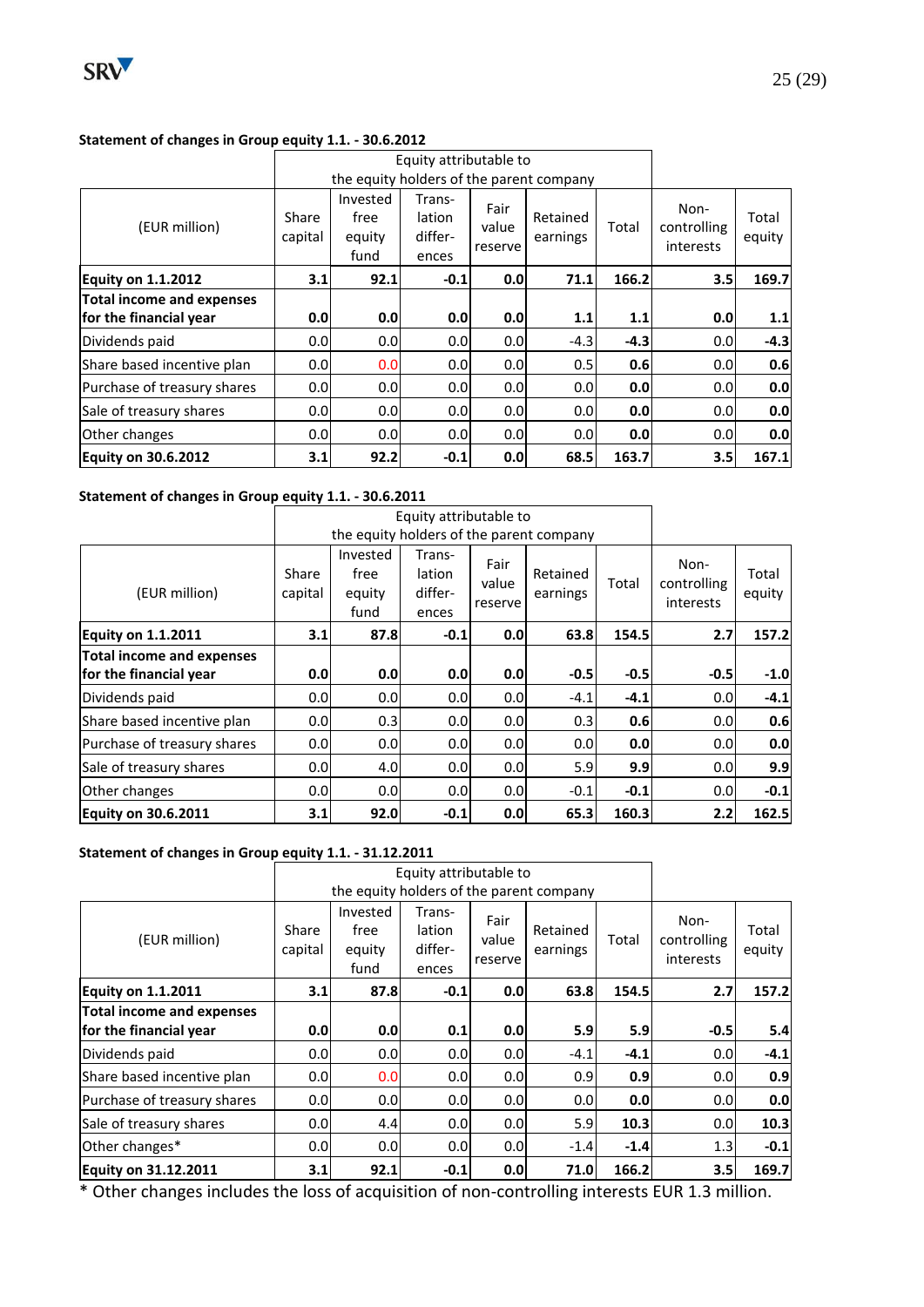

| <b>Commitments and contingent liabilities</b>            | change, |         |         |          |
|----------------------------------------------------------|---------|---------|---------|----------|
| <b>EUR</b> million                                       | 30.6.12 | 30.6.11 | %       | 31.12.11 |
| <b>Collateral given for own liabilities</b>              |         |         |         |          |
| Real estate mortgages given <sup>1)</sup>                | 354.4   | 219.6   | 61.4    | 234.3    |
| Pledges given                                            | 0.0     | 0.0     |         | 0.0      |
| <b>Other commitments</b>                                 |         |         |         |          |
| Guarantees given for liabilities on uncompleted projects | 0.0     | 0.0     |         | 0.0      |
| Investment commitments given                             | 15.0    | 21.3    | $-29.6$ | 15.2     |
| Plots purchase commitments                               | 120.7   | 31.2    | 286.3   | 129.6    |

1) Real estate mortgages include the total amount of mortgages given as collateral for developer contracting housing production against the housing corporation loans of uncompleted and unsold completed projects.

| Fair and nominal values of                                                                                     |                    |                 |                    |                 |                    |                 |
|----------------------------------------------------------------------------------------------------------------|--------------------|-----------------|--------------------|-----------------|--------------------|-----------------|
| derivative instruments                                                                                         | 6/2012             |                 |                    | 6/2011          | 12/2011            |                 |
| (EUR million)                                                                                                  | <b>Fair Values</b> |                 | <b>Fair Values</b> |                 | <b>Fair Values</b> |                 |
|                                                                                                                | Positive           | <b>Negative</b> | Positive           | <b>Negative</b> | Positive           | <b>Negative</b> |
| Hedge accounting not applied                                                                                   |                    |                 |                    |                 |                    |                 |
| Foreign exchange forward contracts                                                                             | 0.0                | 0.0             | 0.0                | 0.0             | 0.0                | 0.0             |
| Interest rate swaps                                                                                            | 0.0                | 1.4             | 0.0                | 0.6             | 0.0                | 1.4             |
| <b>Nominal values of derivative</b><br>instruments                                                             |                    | 6/2012          |                    | 6/2011          |                    | 12/2011         |
| Foreign exchange forward contracts                                                                             |                    | 0.0             |                    | 0.0             |                    | 0.0             |
| Interest rate swaps                                                                                            |                    | 30.0            |                    | 50.0            |                    | 50.0            |
| τις feterolices of destreative to accidence because of expedication subsequently evaluately secondate operated |                    |                 |                    |                 |                    |                 |

The fair values of derivative instruments are based on market prices at the end of the reporting period. Open foreign exchange forward contracts are hedging the financing cash flow.

#### **2. Group and Segment information by quarter**

| <b>SRV Group</b>                                   |            |            |            |            |            |            |
|----------------------------------------------------|------------|------------|------------|------------|------------|------------|
| (EUR million)                                      | $4 - 6/12$ | $1 - 3/12$ | $10-12/11$ | $7 - 9/11$ | $4 - 6/11$ | $1 - 3/11$ |
| Revenue                                            | 169.7      | 140.7      | 266.7      | 136.3      | 136.6      | 132.6      |
| Operating profit<br>Financial income and expenses, | 3.1        | 1.8        | 13.2       | 0.2        | $-0.3$     | 1.0        |
| total                                              | $-0.6$     | $-1.5$     | $-0.8$     | $-1.7$     | $-1.4$     | 0.7        |
| Profit before taxes                                | 2.5        | 0.3        | 12.4       | $-1.5$     | $-1.7$     | 1.7        |
| Order backlog <sup>1)</sup>                        | 746.3      | 760.7      | 810.8      | 862.3      | 673.5      | 702.2      |
| New agreements                                     | 142.5      | 65.5       | 196.1      | 304.6      | 90.6       | 220.2      |
| Earnings per share, eur                            | 0.04       | $-0.01$    | 0.24       | $-0.06$    | $-0.06$    | 0.05       |
| Equity per share, eur $^{1)}$                      | 4.61       | 4.56       | 4.68       | 4.44       | 4.51       | 4.49       |
| Share price, eur <sup>1)</sup>                     | 3.30       | 4.23       | 4.00       | 4.48       | 6.00       | 6.75       |
| Equity ratio, $%$ <sup>1)</sup>                    | 29.7       | 31.9       | 31.0       | 30.9       | 31.7       | 33.2       |
| Net interest bearing debt <sup>1)</sup>            | 288.0      | 259.5      | 271.8      | 269.5      | 263.5      | 246.4      |
| Gearing, $%$ <sup>1)</sup>                         | 172.3      | 156.9      | 160.2      | 167.3      | 162.2      | 159.1      |

1) In calculating the key ratio only the profit for the period has been annualised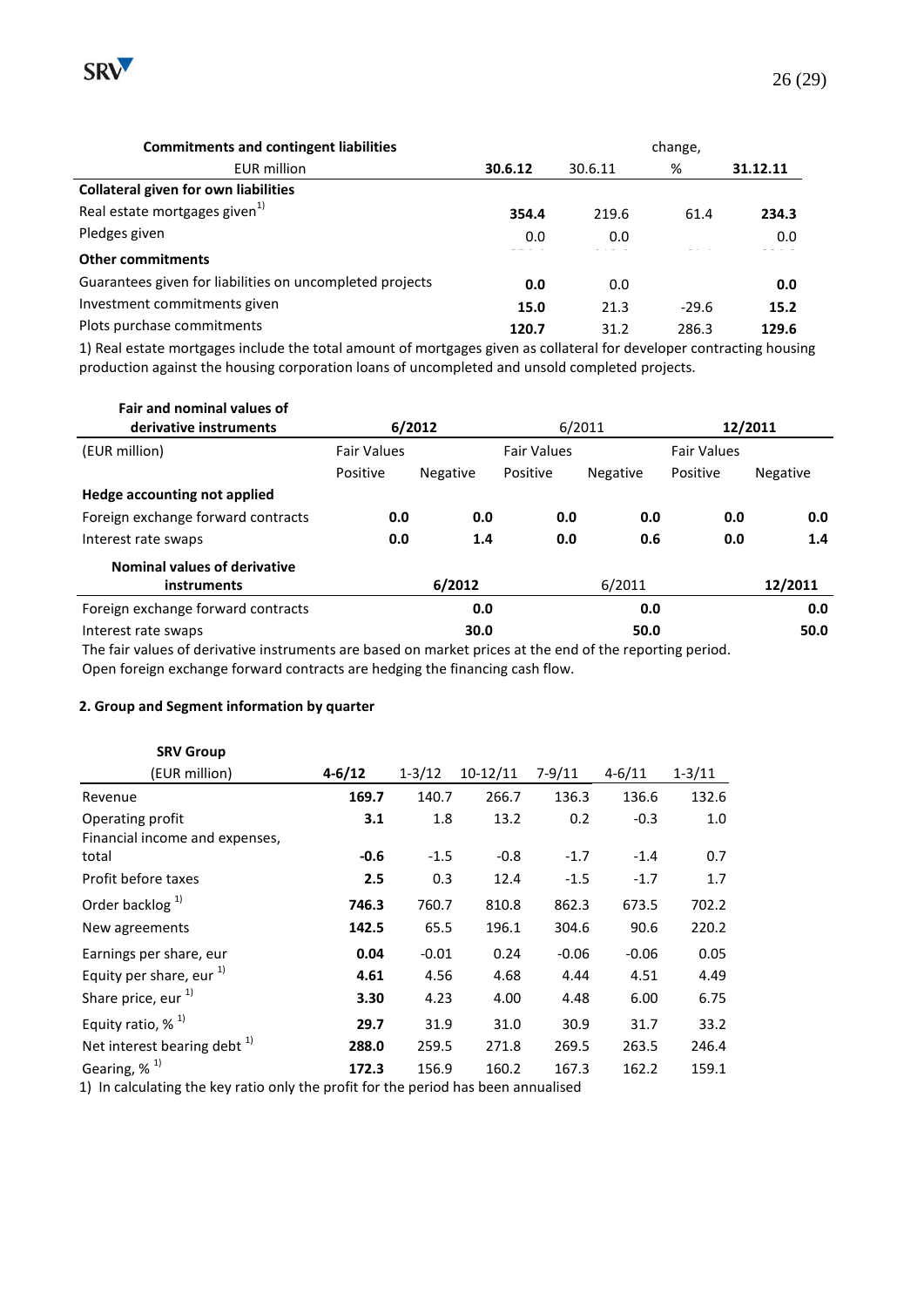

**Revenue**

| (EUR million)                                 | $4 - 6/12$                                     | $1 - 3/12$ | $10-12/11$ | $7 - 9/11$ | $4 - 6/11$ | $1 - 3/11$ |
|-----------------------------------------------|------------------------------------------------|------------|------------|------------|------------|------------|
| Domestic operations                           | 150.8                                          | 120.7      | 248.9      | 128.3      | 131.2      | 123.9      |
| - business construction                       | 80.9                                           | 61.9       | 135.9      | 82.0       | 86.4       | 75.3       |
| - housing construction                        | 69.9                                           | 58.7       | 113.0      | 46.3       | 44.8       | 48.8       |
| International operations                      | 18.9                                           | 20.1       | 17.5       | 7.8        | 5.3        | 8.4        |
| <b>Other Operations</b>                       | 3.7                                            | 3.7        | 3.2        | 3.1        | 3.1        | 3.3        |
| Eliminations                                  | $-3.7$                                         | $-3.7$     | $-3.0$     | $-2.9$     | $-2.9$     | $-3.0$     |
| Group, total                                  | 169.7                                          | 140.7      | 266.7      | 136.3      | 136.6      | 132.6      |
|                                               |                                                |            |            |            |            |            |
| <b>Operating profit</b>                       |                                                |            |            |            |            |            |
| (EUR million)                                 | $4 - 6/12$                                     | $1 - 3/12$ | $10-12/11$ | $7 - 9/11$ | $4 - 6/11$ | $1 - 3/11$ |
| Domestic operations                           | 5.8                                            | 5.4        | 17.9       | 2.4        | 3.3        | 4.4        |
| International operations                      | $-1.9$                                         | $-2.6$     | $-2.6$     | $-1.4$     | $-1.9$     | $-2.4$     |
| <b>Other Operations</b>                       | $-0.9$                                         | $-1.1$     | $-2.1$     | $-0.8$     | $-1.7$     | $-1.0$     |
| Eliminations                                  | 0.0                                            | 0.0        | 0.0        | 0.0        | 0.0        | 0.0        |
| Group, total                                  | 3.1                                            | 1.8        | 13.2       | 0.2        | $-0.3$     | 1.0        |
|                                               |                                                |            |            |            |            |            |
| <b>Operating profit</b>                       |                                                |            |            |            |            |            |
| (%)                                           | $4 - 6/12$                                     | $1 - 3/12$ | $10-12/11$ | $7-9/11$   | $4 - 6/11$ | $1 - 3/11$ |
| Domestic operations                           | 3.9                                            | 4.5        | 7.2        | 1.9        | 2.5        | 3.5        |
| International operations                      | -9.9                                           | $-13.0$    | $-14.9$    | $-18.1$    | $-36.2$    | $-28.4$    |
| Group, total                                  | 1.8                                            | $1.2$      | 4.9        | 0.2        | $-0.2$     | 0.8        |
|                                               |                                                |            |            |            |            |            |
| <b>Order backlog</b>                          |                                                |            |            |            |            |            |
| (EUR million)                                 | 30.6.12                                        | 31.3.12    | 31.12.11   | 30.9.11    | 30.6.11    | 31.3.11    |
| Domestic operations                           | 661.7                                          | 658.3      | 711.2      | 745.8      | 564.8      | 589.8      |
| - business construction                       | 325.4                                          | 329.4      | 362.2      | 371.5      | 233.3      | 277.7      |
| - housing construction                        | 336.4                                          | 328.8      | 349.0      | 374.2      | 331.5      | 312.0      |
| International operations                      | 84.5                                           | 102.4      | 99.6       | 116.5      | 108.7      | 112.4      |
| Group, total                                  | 746.3                                          | 760.7      | 810.8      | 862.3      | 673.5      | 702.2      |
| - sold order backlog                          | 551                                            | 570        | 596        | 710        | 530        | 569        |
| - unsold order backlog                        | 195                                            | 191        | 215        | 153        | 143        | 133        |
|                                               |                                                |            |            |            |            |            |
|                                               | Order backlog, housing construction in Finland |            |            |            |            |            |
| (EUR million)<br>Negotiation and construction | 30.6.12                                        | 31.3.12    | 31.12.11   | 30.9.11    | 30.6.11    | 31.3.11    |
| contracts under construction                  | 155                                            | 153        | 160        | 164        | 124        | 131        |
| Developer contracting under                   |                                                |            |            |            |            |            |
| construction, sold                            | 56                                             | 57         | 49         | 98         | 94         | 78         |
| Developer contracting under                   |                                                |            |            |            |            |            |
| construction, unsold                          | 103                                            | 92         | 115        | 95         | 92         | 71         |
| Developer contracting completed               |                                                |            |            |            |            |            |
| and unsold                                    | 21                                             | 27         | 26         | 18         | 21         | 32         |
| Housing construction, total                   | 336                                            | 329        | 349        | 374        | 332        | 312        |
|                                               |                                                |            |            |            |            |            |
| <b>Invested capital</b><br>(EUR million)      | 30.6.12                                        |            |            |            |            |            |
|                                               |                                                | 31.3.12    | 31.12.11   | 30.9.11    | 30.6.11    | 31.3.11    |
| Domestic operations                           | 270.2                                          | 228.8      | 249.2      | 233.3      | 248.7      | 215.6      |
| International operations                      | 198.5                                          | 198.6      | 210.8      | 194.0      | 193.3      | 182.7      |
| Other and eliminations                        | 3.3                                            | 7.8        | $-6.0$     | 14.9       | 4.4        | 12.3       |
| Group, total                                  | 472.0                                          | 435.1      | 454.0      | 442.2      | 446.5      | 410.6      |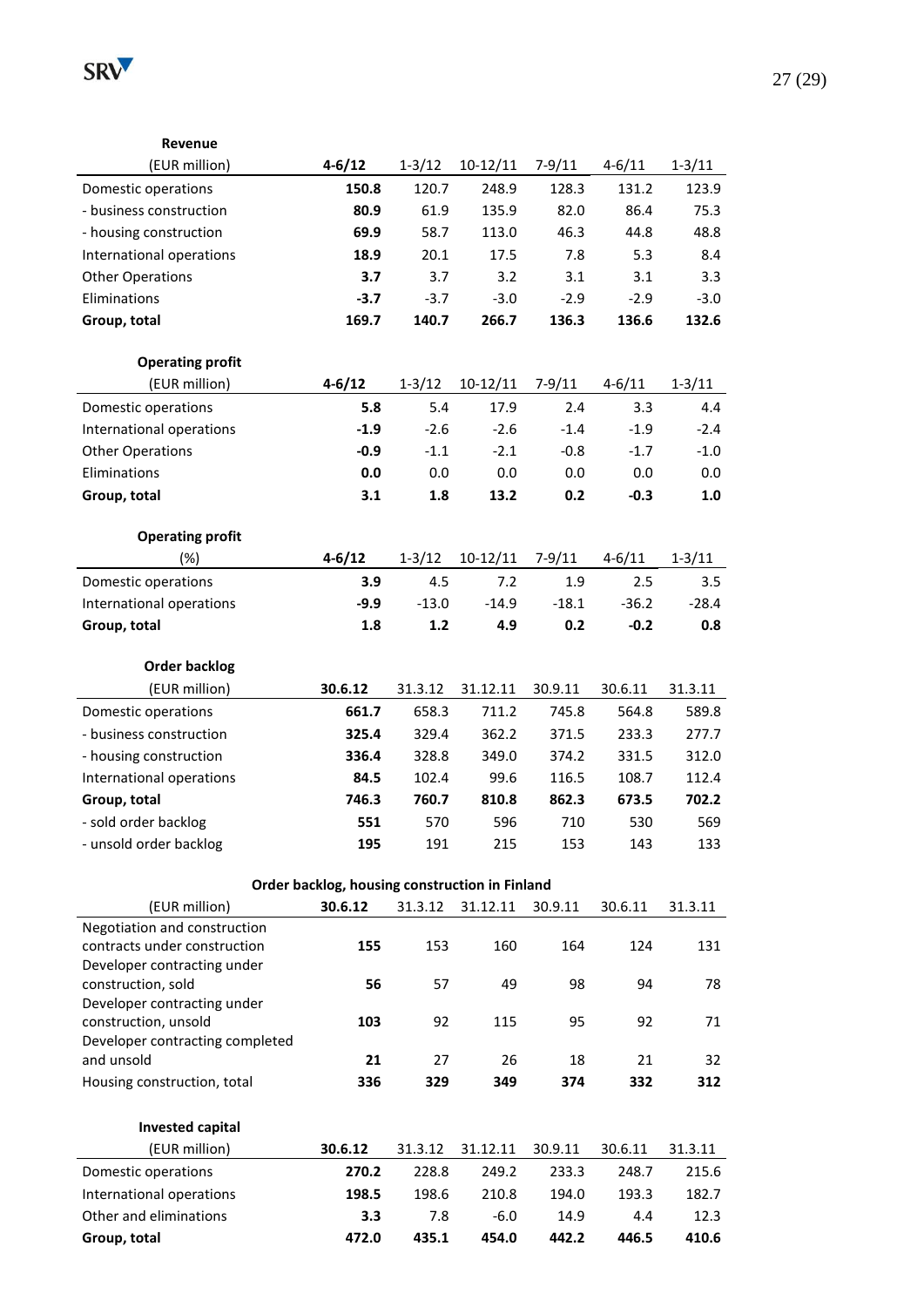

# 28 (29)

#### **Residential production**

| in Finland (units)                                        | $4 - 6/12$ | $1 - 3/12$ | $10-12/11$ | $7 - 9/11$ | $4 - 6/11$ | $1 - 3/11$ |
|-----------------------------------------------------------|------------|------------|------------|------------|------------|------------|
| Developer contracting                                     |            |            |            |            |            |            |
| Start-ups                                                 | 171        | 24         | 191        | 61         | 205        | 122        |
| Sold                                                      | 154        | 98         | 100        | 92         | 143        | 147        |
| Completed                                                 | 122        | 99         | 351        | 74         | 41         | 67         |
| Completed and unsold 1)                                   | 85         | 102        | 90         | 43         | 53         | 86         |
| Under construction <sup>1)</sup>                          | 2060       | 2 1 8 8    | 2 1 9 7    | 2 5 0 4    | 2 2 4 3    | 1956       |
| - negotiation and construction<br>contracts <sup>1)</sup> | 1464       | 1641       | 1575       | 1693       | 1419       | 1 2 9 6    |
| - developer contracting 1)                                | 596        | 547        | 622        | 811        | 824        | 660        |
| - of which sold $^{1}$                                    | 221        | 206        | 195        | 428        | 420        | 350        |
| - of which unsold <sup>1)</sup>                           | 375        | 341        | 427        | 383        | 404        | 310        |
| 1) at the end of the period                               |            |            |            |            |            |            |

#### **3. Segment information**

| <b>Assets</b>            |          |          | change,     | change, |          |
|--------------------------|----------|----------|-------------|---------|----------|
| (EUR million)            | 30.6.12  | 30.6.11  | <b>MEUR</b> | %       | 31.12.11 |
| Domestic operations      | 378.4    | 339.1    | 39.3        | 11.6    | 376.0    |
| International operations | 217.9    | 206.4    | 11.5        | 5.6     | 228.2    |
| <b>Other Operations</b>  | 274.7    | 315.1    | $-40.5$     | $-12.8$ | 324.2    |
| Eliminations             | $-267.7$ | $-308.2$ | 40.6        |         | $-340.1$ |
| Group, total             | 603.4    | 552.4    | 50.9        | 9.2     | 588.3    |

| <b>Liabilities</b>                 |          |          | change,     | change, |          |
|------------------------------------|----------|----------|-------------|---------|----------|
| (EUR million)                      | 30.6.12  | 30.6.11  | <b>MEUR</b> | %       | 31.12.11 |
| Domestic operations                | 320.4    | 290.6    | 29.8        | 10.3    | 324.6    |
| International operations           | 223.2    | 215.1    | 8.1         | 3.8     | 228.9    |
| <b>Other Operations</b>            | 133.1    | 170.1    | $-36.9$     | $-21.7$ | 177.8    |
| Eliminations and other adjustments | $-240.5$ | $-285.8$ | 45.3        |         | $-312.7$ |
| Group, total                       | 436.2    | 390.0    | 46.3        | 11.9    | 418.7    |

| <b>Invested capital</b>  |         |         | change,     | change, |          |
|--------------------------|---------|---------|-------------|---------|----------|
| (EUR million)            | 30.6.12 | 30.6.11 | <b>MEUR</b> | %       | 31.12.11 |
| Domestic operations      | 270.2   | 248.7   | 21.5        | 8.6     | 249.2    |
| International operations | 198.5   | 193.3   | 5.1         | 2.7     | 210.8    |
| Other and eliminations   | 3.3     | 4.4     | $-1.1$      | $-25.4$ | $-6.0$   |
| Group, total             | 472.0   | 446.5   | 25.5        | 5.7     | 454.0    |

#### **Return on investment,**

| %                                      | $1 - 6/12$ | $1 - 6/11$ | $1-12/11$ |
|----------------------------------------|------------|------------|-----------|
| Domestic operations <sup>1)</sup>      | 8.8        | 7.9        | 13.6      |
| International operations <sup>1)</sup> | $-3.4$     | $-3.1$     | $-2.6$    |
| Group, total 1)                        | 2.7        | 1.4        | 4.5       |
| .                                      |            |            |           |

1) In calculating the key ratio only the profit for the period has been annualised